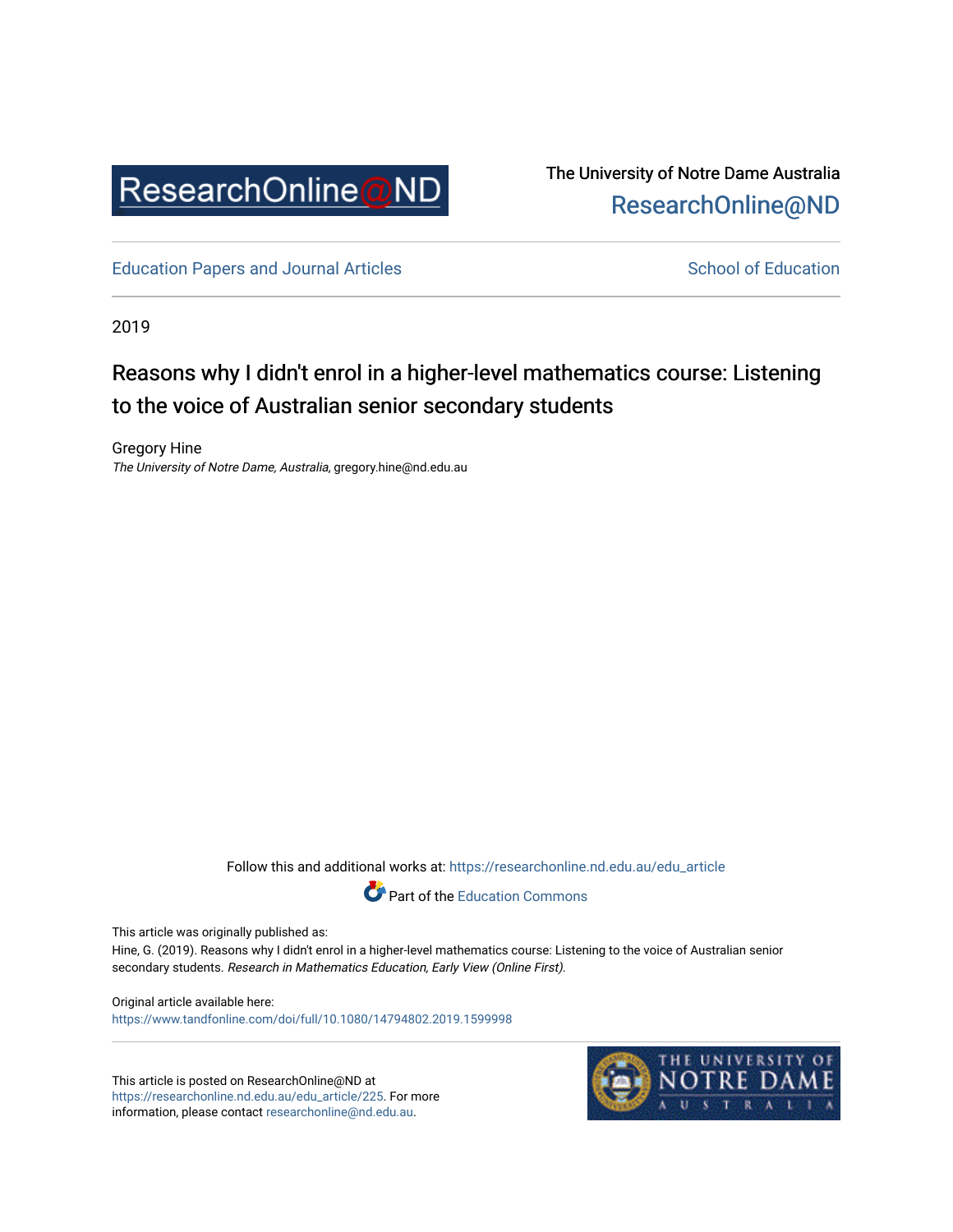This is an Author's Original Manuscript of an article published by Taylor & Francis Group in *Research in Mathematics Education* on 3 May 2019**,** available online**:** <https://www.tandfonline.com/doi/full/10.1080/14794802.2019.1599998>

Hine, G. (2019). Reasons why I didn't enrol in a higher-level mathematics course: Listening to the voice of Australian senior secondary students. *Research in Mathematics Education, Online First*. doi: 10.1080/14794802.2019.1599998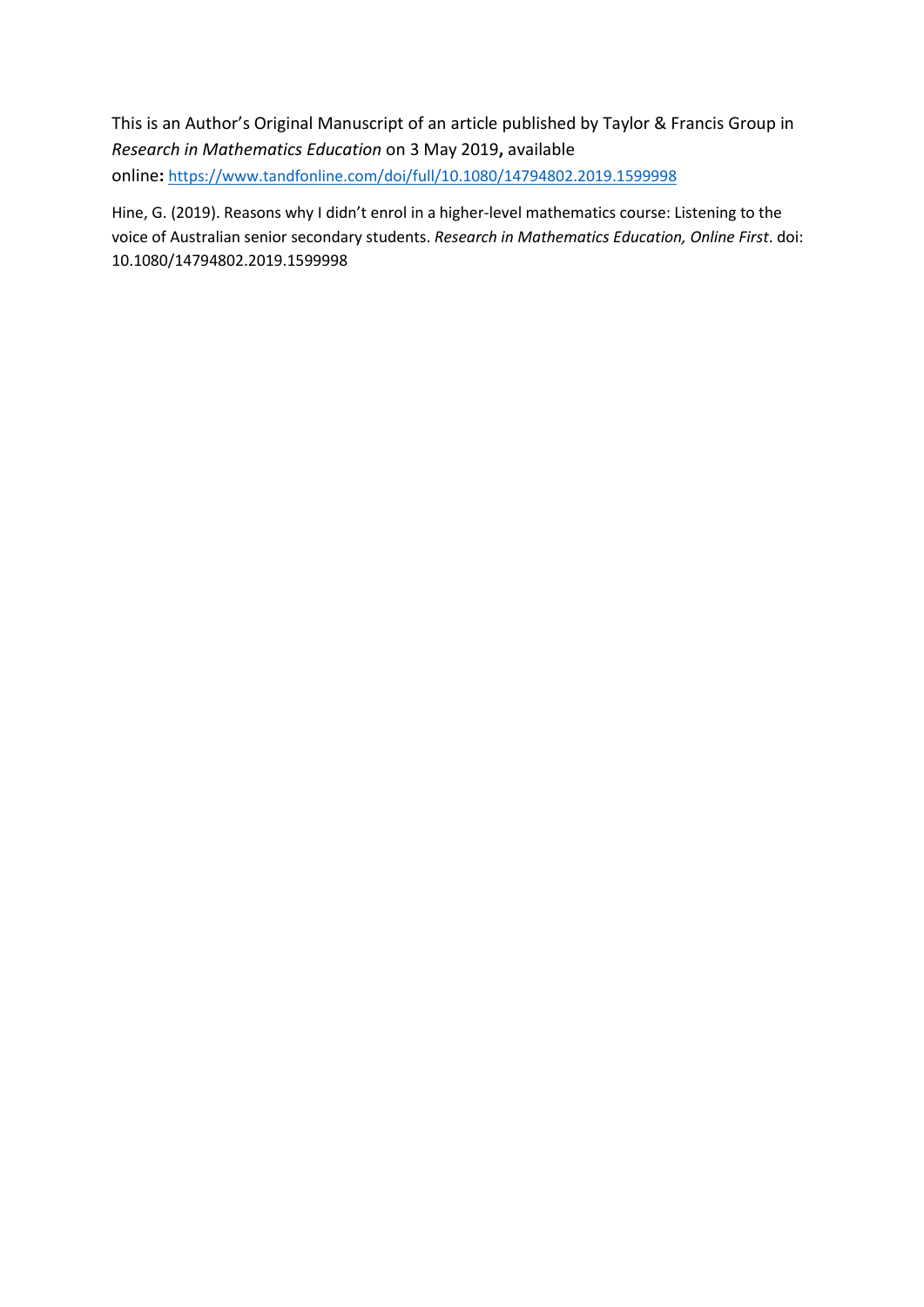# **Title Page**

# **Title:**

Reasons why I didn't enrol in a higher-level mathematics course: Listening to the voice of Australian senior secondary students.

#### **Author Name:**

Gregory Hine

# **Author Affiliation:**

School of Education

The University of Notre Dame Australia

Fremantle W.A. 6160

Australia

# [gregory.hine@nd.edu.au](mailto:gregory.hine@nd.edu.au)

# **Abstract**

This research project investigated the reasons why senior secondary school students elect not to enrol in a higher mathematics course. All Year 11 and Year 12 mathematics students within Western Australian schools (aged 17-18 years) were invited to participate in a single, anonymous, online survey comprised predominantly of qualitative items. Participant responses ( $n = 1351$ ) indicate that students are dissatisfied with mathematics, there are other more viable courses of study to undertake, and that the Australian Tertiary Admissions Ranking (ATAR) score can be maximised by taking a lower mathematics course. Additional testimony suggests that there are few incentives offered to students undertaking a higher mathematics course, and that such courses are not needed for university entrance nor in later life. In light of these findings, a discussion synthesises student-led suggestions with current literature which could lead to higher future enrolments in secondary mathematics courses.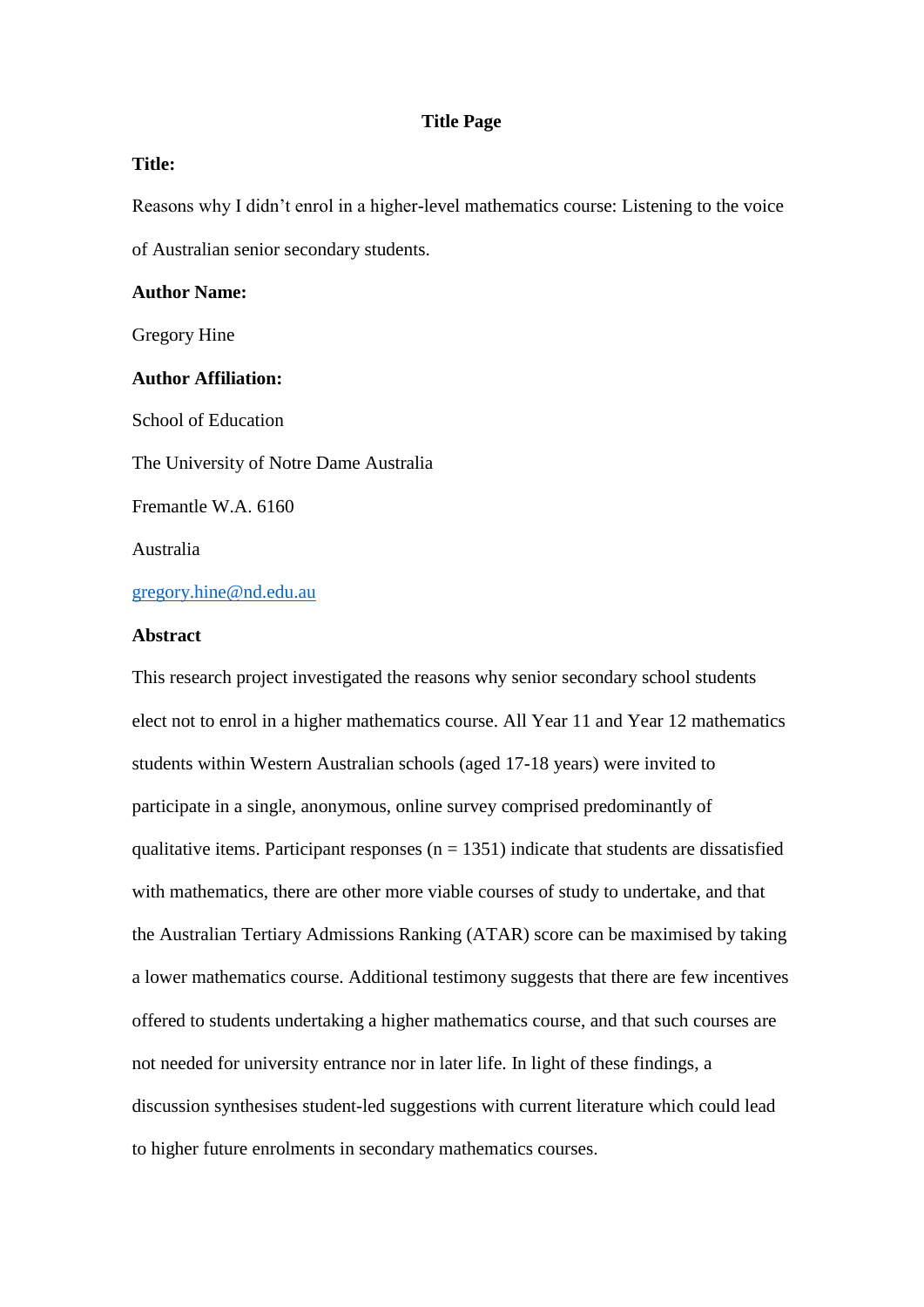#### **Keywords**

Secondary mathematics enrolments, senior secondary mathematics, senior secondary student participation

#### **Funding Details:**

There was no funding for this research project.

#### **Disclosure Statement:**

There is no financial interest or benefit that has arisen from the direct application of this research.

# **Reasons why I didn't enrol in a higher-level mathematics course:**

# **Listening to the voice of Australian senior secondary students.**

This research project investigated the reasons why senior secondary school students elect not to enrol in a higher mathematics course. All Year 11 and Year 12 mathematics students within Western Australian schools (aged 17-18 years) were invited to participate in a single, anonymous, online survey comprised predominantly of qualitative items. In line with a symbolic interactionist theoretical perspective, participant responses  $(n = 1351)$  were analysed to determine the meaning students conferred upon decisions to enrol in mathematics courses. In particular, responses indicated that students are dissatisfied with mathematics, there are other more viable courses of study to undertake, and that the Australian Tertiary Admissions Ranking (ATAR) score can be maximised by taking a lower mathematics course. Additional testimony suggests that there are few incentives offered to students undertaking a higher mathematics course, and that such courses are not needed for university entrance nor in later life. In light of these findings, a discussion synthesises student-led suggestions with current literature which could lead to higher future enrolments in secondary mathematics courses.

Keywords: Secondary mathematics enrolments, senior secondary mathematics, senior secondary student participation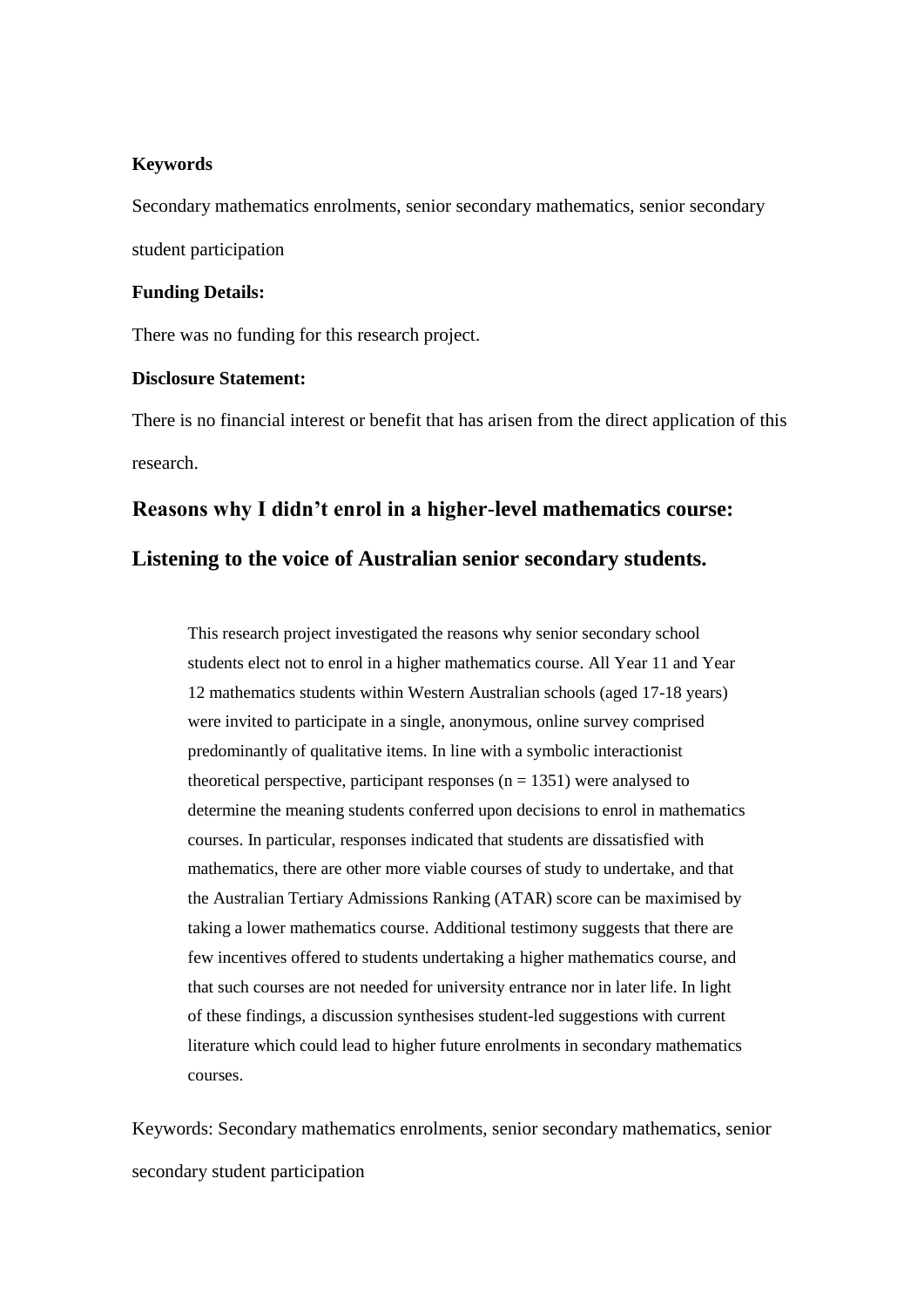#### **Introduction**

A growing body of international evidence suggests that student enrolments in mathematics courses in the final years of secondary school is declining or remaining persistently low (Arnoux et al., 2009; Brown et al., 2008; Edwards & Smith, 2008; Hogden et al., 2010; Smith, 2017; Watt, 2016). In addition, the number of university students majoring in mathematics at an undergraduate level is also falling in various countries (Arnoux et al., 2009; Brown, 2009; Holton et al., 2009; Office of the Chief Scientist (OCS), 2012). While mathematics is repeatedly proclaimed as a critically important subject for students to undertake (McPhan et al., 2008; OCS, 2014; Sullivan, 2011), the number of students enrolling in higher-level and intermediate secondary school mathematics in Australia is also declining (Barrington & Evans, 2014; Kennedy, Lyons, & Quinn, 2014; Wilson & Mack, 2014). Due to this declining participation at secondary school and university level – which is comparable with other nations – the Australian Industry Group (2015, p. 5) has commented that "the pipeline of STEM skills to the workforce remains perilous". Scholars have noted that a majority of Australian universities have dispensed with subject prerequisites for undergraduate degree programs (Jennings, 2014; Maltas & Prescott, 2014; Nicholas et al., 2015). At the same time, there has been a documented increase in Australian first-year university students lacking the appropriate mathematical background to complete courses in various disciplines (Poladian & Nicholas, 2013; Rylands & Coady, 2009; Wilson et al., 2013).

The issue of declining enrolments in senior secondary mathematics has generated international scholarly interest for some time. Nearly a decade ago, researchers in the United Kingdom investigated reasons why students chose to discontinue with mathematics at age 16 (Brown et al., 2008). According to testimony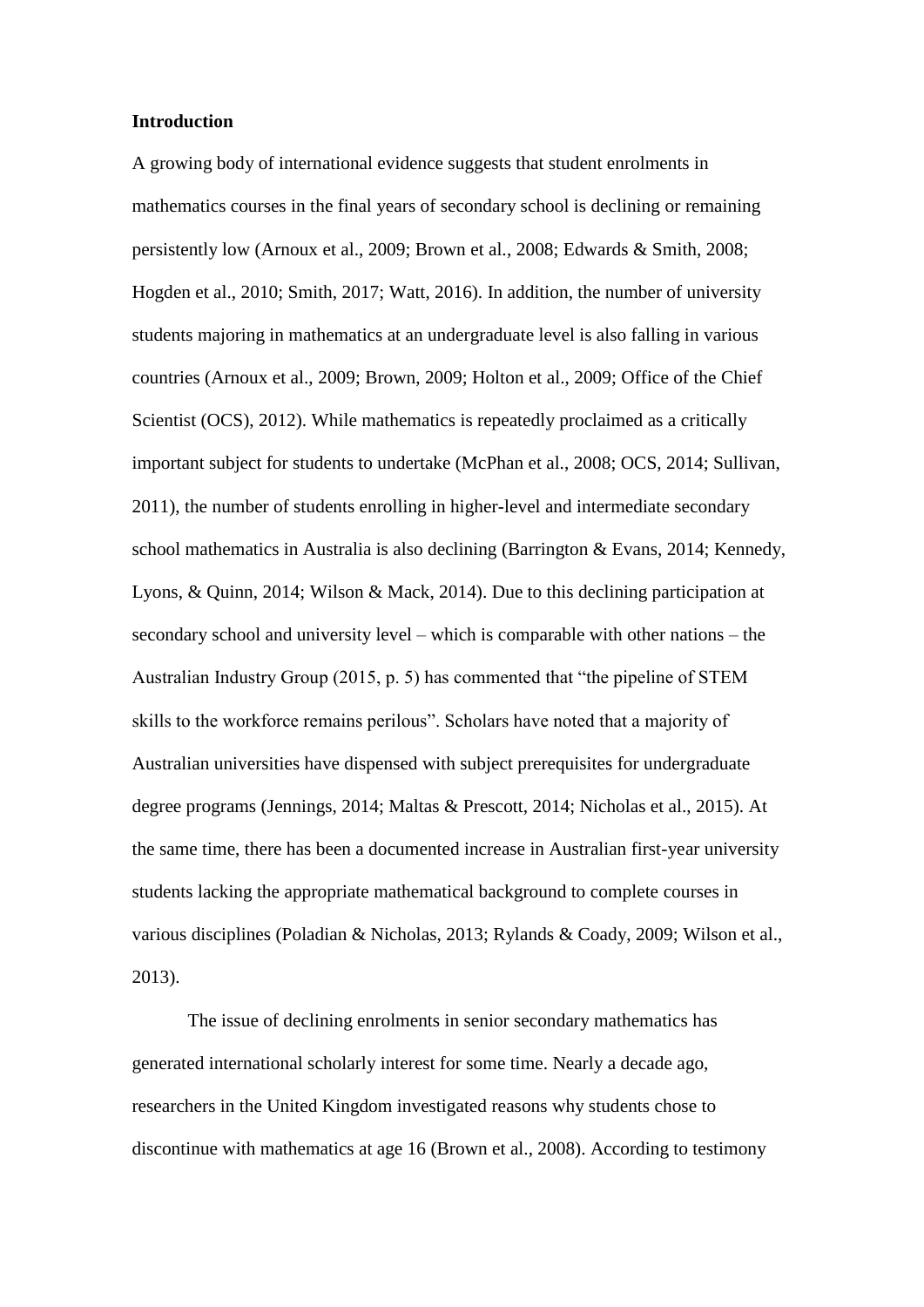from over 1500 students across 17 schools, the chief reasons included the perceived difficulty and lack of confidence in mathematics, as well as a perceived dislike and boredom with the subject, and a lack of relevance overall. Brown et al. (2008, p. 15) concluded that the main factor deterring students is the "perceived difficulty of the subject, based either on previous experience as learners or on sources informing future expectations, with older students (including siblings) and teachers being two of the most important". Shortly after the work of Brown et al. (2008), Hogden et al. (2010) examined the provision for mathematics education for 16-18/19 year-old (pre-university level) learners in 24 countries, including Australia and those countries comprising the United Kingdom. For each country, these researchers identified the policy for mathematics education and the structure of the provision for this education. Additionally, the mathematical content, level of mathematics education available, and participation rates for each country were outlined and compared. While acknowledging that England, Wales, Ireland and Scotland were four of six countries surveyed not requiring compulsory participation in mathematics at age 16, Hogden et al. (2010) highlighted that these countries

…recorded lower levels of participation in upper secondary mathematics education than any other country surveyed. They are the only countries in the survey in which 20% or fewer of upper secondary students study mathematics…Levels of participation are slightly higher in Scotland, but still below the level recorded in the majority of the 24 countries (p. 5)

Several factors influencing participation levels included the non-requirement of mathematics for entry into many higher education courses (or that students do not intend to enter higher education), and the subsequent strategic behaviour of students opting out of advanced mathematics.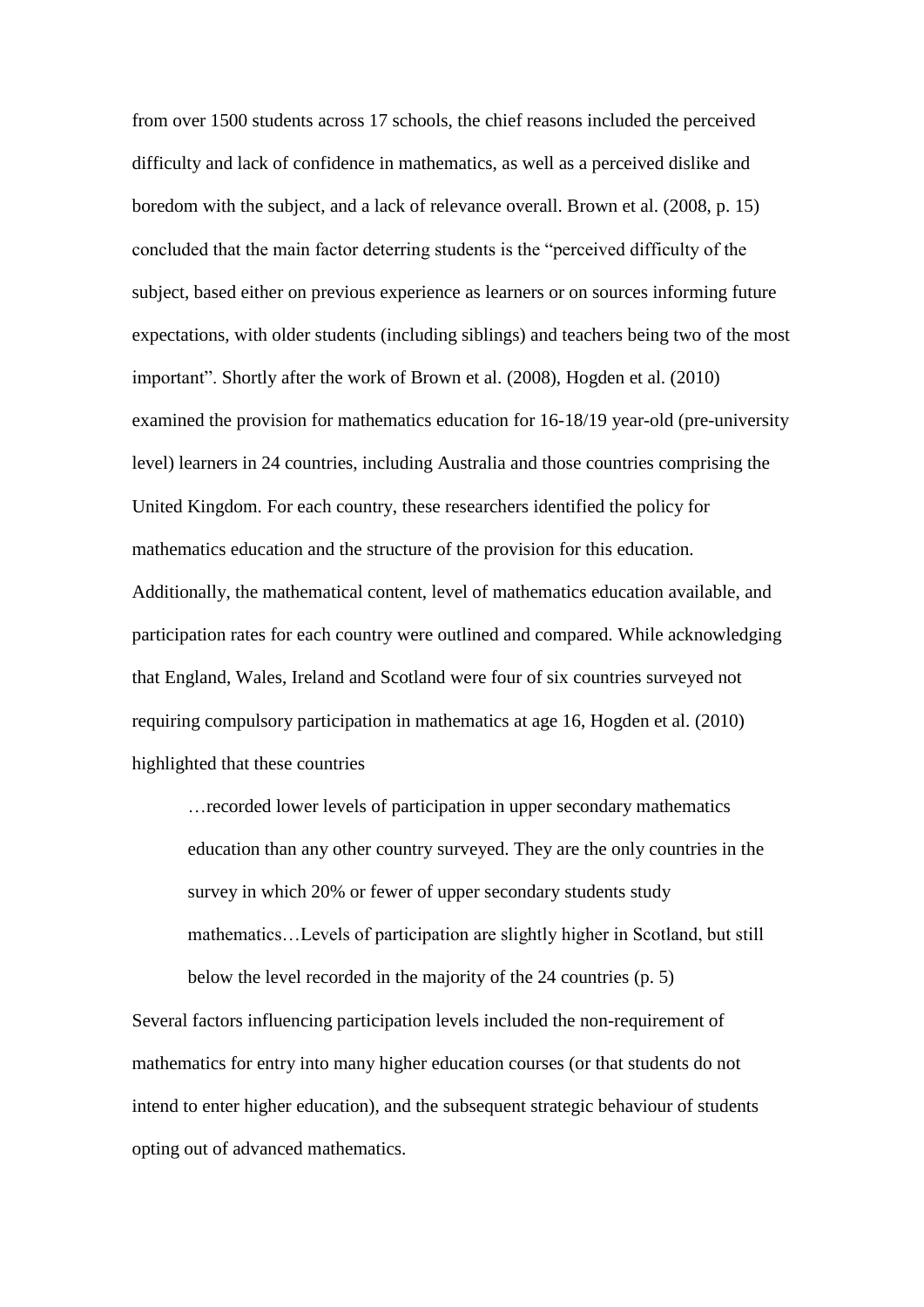Almost a decade after the work done by Brown et al. (2008), Smith (2017) reviewed the status of post-16 mathematics in England. Among the factors investigated were those encouraging or discouraging individual students to participate in mathematics. Smith (2017) noted that while there had "been an increase in the proportion of students in England at academic age 16 studying mathematics, reaching 47 per cent in 2015/16 (including students resitting GCSE mathematics)" (p. 30), participation rates in AS/A level mathematics within state schools remain low. To further increase these rates, Smith recommended that current efforts with pre- and post-16 year-olds be continued and improved. Specific recommendations included addressing students' entrenched cultural negative attitudes towards mathematics, investigating carefully how participation rates act as a function of gender – particularly in higher level courses, providing all students with appropriate counselling regarding their selection of mathematics courses, and supporting teachers' professional development in experience and training.

Within Australia, researchers in New South Wales (MANSW, 2014; McPhan et al., 2008), South Australia (McPhan et al., 2008) and Queensland (Easey & Gleeson, 2016; Jennings, 2013; 2014) have identified reasons why Australian secondary students do not enrol in higher-level mathematics courses. However, there is no recent research published on the same phenomenon in a Western Australian context.

#### *The importance of mathematics*

The importance of undertaking mathematics study has been argued largely on the basis of students learning key interdisciplinary knowledge for other courses including science, technology and engineering (Ker, 2013). Concomitant to learning mathematics is for students to use this knowledge base to add intellectual value to new technologies, drive innovation and research capacities, and to help Australia compete globally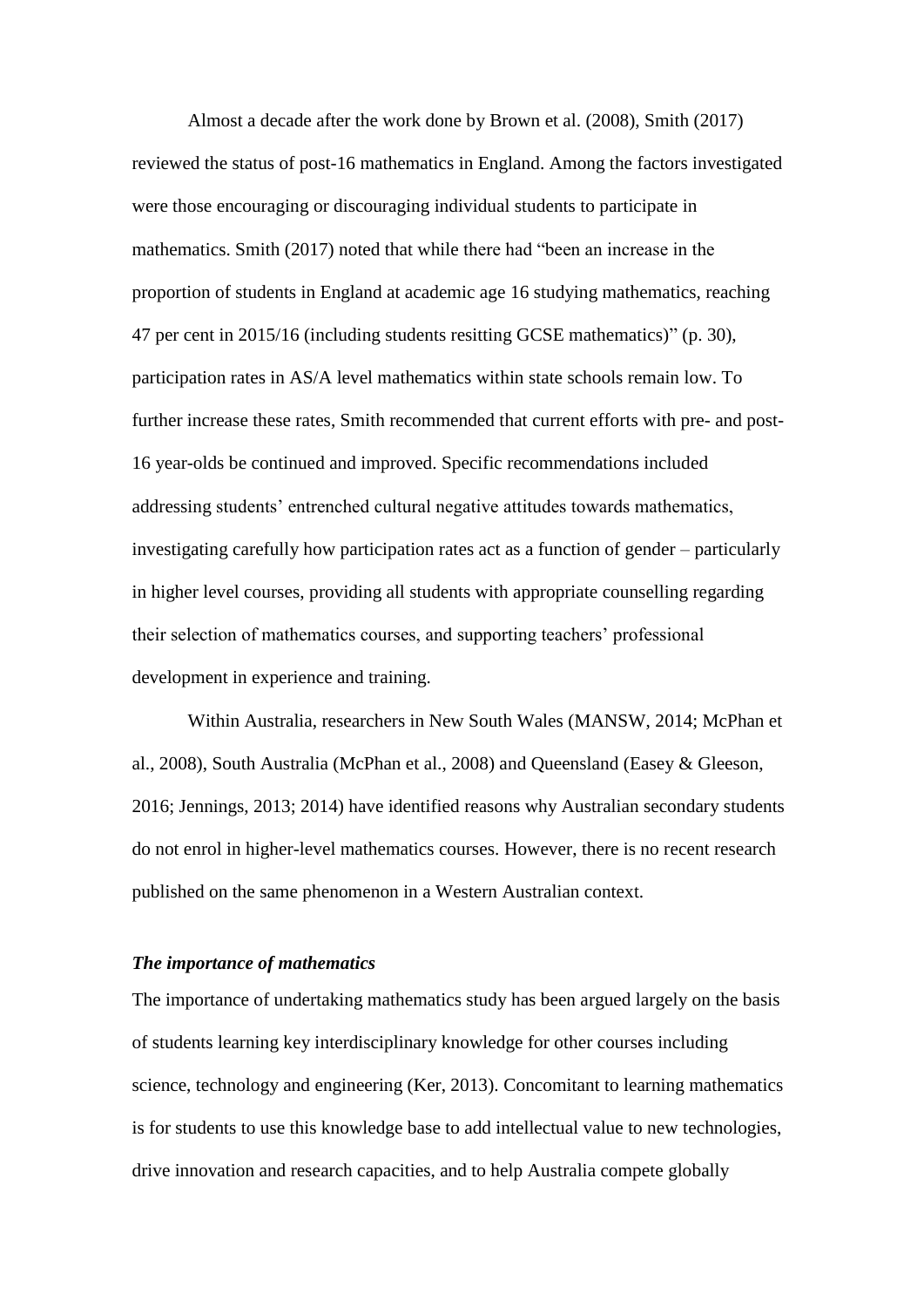(Australian Academy of Science (AAS), 2006). Furthermore, the failure to produce a workforce with sufficient training in mathematics is considered a national concern for the economy of Australia and for keeping the country as a competitor in the technological world (AAS, 2006; Author et al., 2016; Maltas & Prescott, 2014; Rubinstein, 2009). The importance of mathematics is also highlighted within a range of tertiary degrees, where researchers suggest that university success depends on the level of mathematics studied at secondary school (Author et al., 2015; Nicholas et al., 2015; Rylands & Coady, 2009). Moreover, findings from various studies indicate that students who undertake higher-level mathematics courses at a secondary level tend to outperform their counterparts who undertook a lower-level mathematics course (Anderton et al., 2017; Author et al., 2015; Kajander & Lovric, 2005; Joyce et al., 2017; Sadler & Tai, 2007).

#### *Declining mathematics enrolments at secondary level: An Australian perspective*

Since the 1990s, Australian secondary schools have experienced a steady decline of student participation in higher-level mathematics courses (Ainley et al. 2008; Kennedy et al., 2014). During this time period several reports have communicated similar declines in advanced and intermediate levels of secondary mathematics (Barrington, 2006; Forgasz, 2005), as well as in tertiary mathematics courses (Brown, 2009; OCS, 2012). More recently, Poladian and Nicholas (2013) highlighted that in New South Wales the proportion of students taking calculus-based courses had reduced from 61% of the students studying mathematics in 1992 to 35% in 2012. In New South Wales, Wilson and Mack (2014) reported declining participation rates in a mathematics-science combination between 2001 and 2013. Specifically, these authors outlined that much of this decline is due both to shifts in proportions of students undertaking mathematics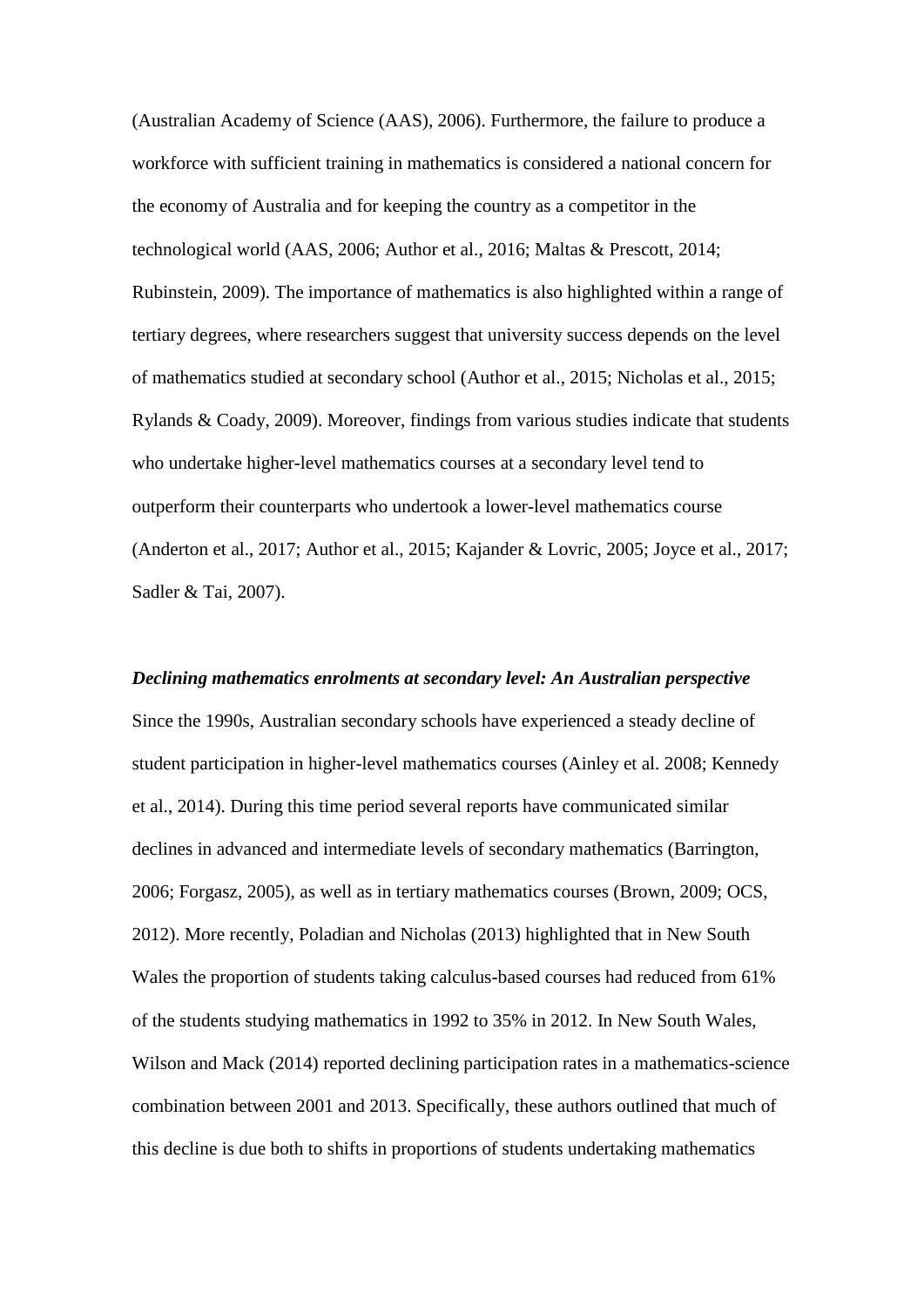courses and to an increase in the proportion of students taking no mathematics at Higher School Certificate (HSC) level. Additionally, the proportion of students undertaking no mathematics for the HSC across all cohorts has tripled (Wilson & Mack, 2014). According to Watt (2016), Australian students - especially girls - are opting out of advanced mathematics and science courses when they perceive a real choice to do so. However, the national trend of declining enrolments in higher-level mathematics courses appears to have been reversed in Queensland due to a 'bonus points' system offered to students (Jennings, 2014; Maltas & Prescott, 2014). From the period 2010 to 2015, enrolments in the Mathematics C course have increased for Year 11 students (25%) and Year 12 students (22%) (QCAA, 2010; 2015).

Commentators have also outlined how declining enrolments at a secondary school level are accompanied by increasing numbers of students opting for lower levels of study in mathematics and the 'softer' sciences (Dow & Harrington, 2013; Kennedy et al., 2014). Other scholars have expressed concern that shortages of suitably qualified mathematics teachers may contribute to declining student enrolments in higher-level mathematics courses (Chinnappan et al., 2007; Harris & Jensz, 2006). Research conducted with 1084 mathematics teachers in New South Wales (approximately 18% of all mathematics teachers in NSW) outlined that 51% of respondents felt that mathematically able students in their school are selecting a senior mathematics course below their academic ability (MANSW, 2014). The most frequently proffered teacher perceptions for this phenomenon included: a desire by students to maximise their ATAR and HSC results, the level of difficulty and time demands of 2-unit mathematics, the attraction of other HSC courses, and an overall lack of interest, motivation and confidence in mathematics (MANSW, 2014).

Compared with other developed countries, Australia does not prescribe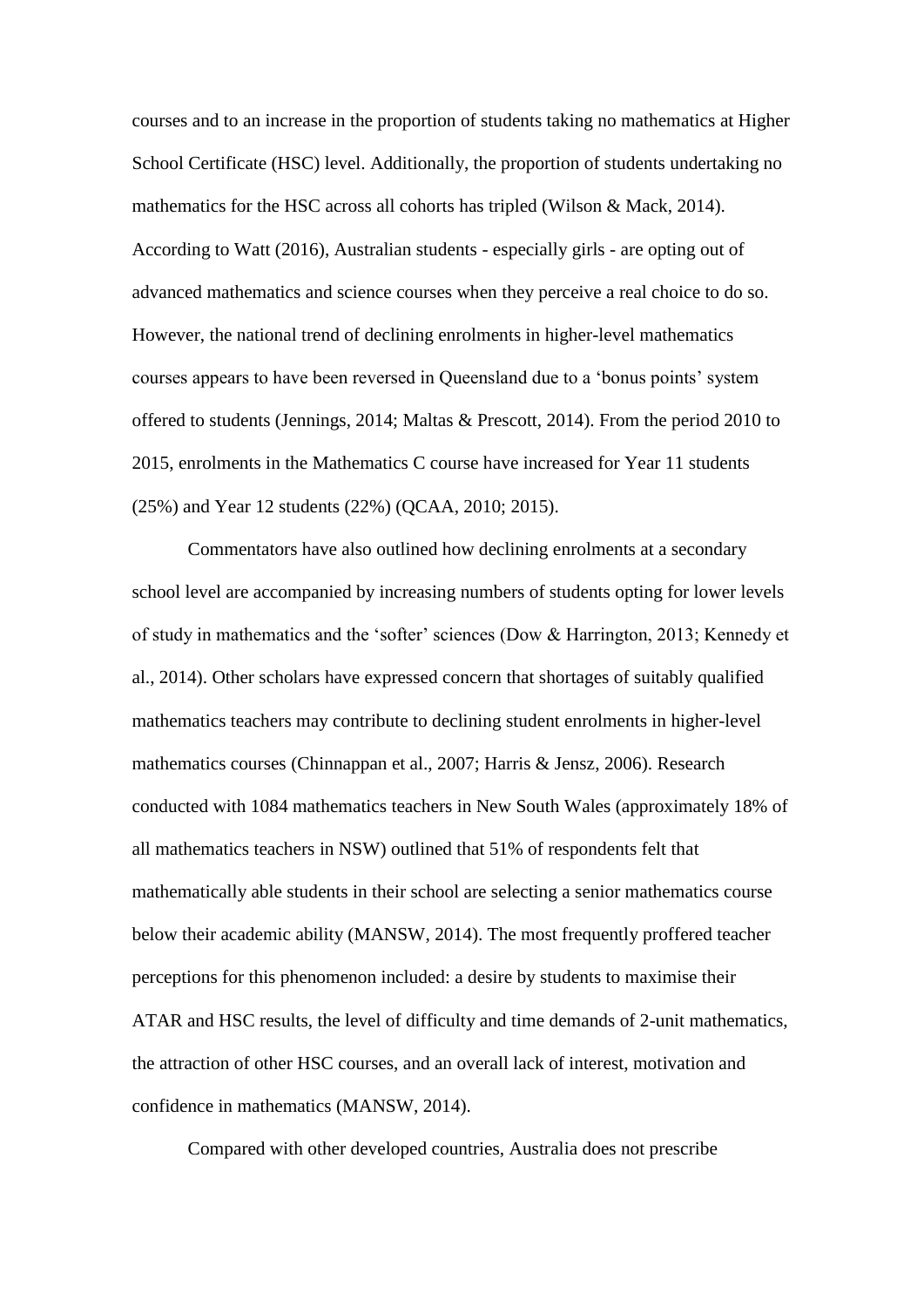mandatory requirements for senior secondary courses, with the exception of English (Wilson & Mack, 2014). While national curricula and assessment programs now mandate uniform mathematics and science courses to Year 10, undertaking mathematics in senior secondary school is not required in some Australian states and territories (Nicholas et al., 2015). For instance, in New South Wales, "the requirement for students to study at least one mathematics or science subject was removed in 2001" (Nicholas et al., 2015, p. 38). According to Wilson et al. (2013), this change in educational policy and the increase in alternative subject choices are key factors contributing to the decreasing mathematics enrolments in that state. In addition to New South Wales, mathematics is not a requirement in Victoria and Western Australia; it is required in South Australia, Queensland and the Northern Territory (Wilson & Mack, 2014). At the same time, the admissions policies at many Australian universities do not require subject prerequisites for entry into degree programs (Maltas & Prescott, 2014; Nicholas et al., 2015). Prospective university students are typically advised of a certain level of secondary mathematics considered to be assumed knowledge for a degree, but ultimately most are offered a place on the basis of their ATAR score (Nicholas et al., 2015). In some cases, students are counselled into undertaking university bridging courses to make up for any mathematics they have not learned at secondary school (Chubb et al., 2015; Poladian & Nicholas, 2013).

# *The student voice*

Several years ago Murray (2011) examined the issue of declining participation in postcompulsory secondary school mathematics within New South Wales. Interviewed students provided various reasons for the declining trend, comprising the perception that students are unaware of the importance of mathematics, and that mathematics is boring,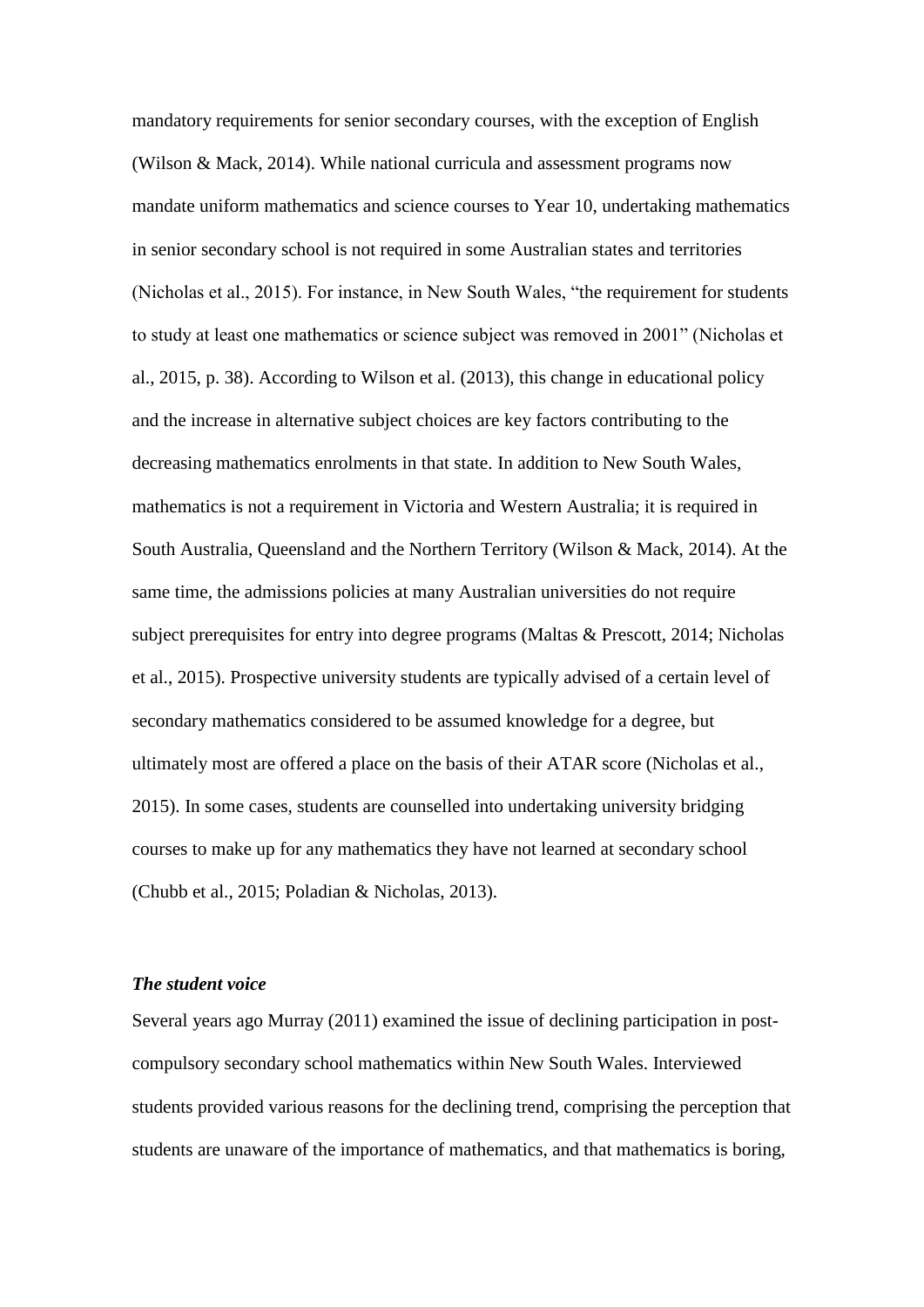not useful, not well taught, and difficult. In light of these comments, students also offered solutions which included: Making mathematics more enjoyable and relevant, ensuring that students understand mathematics in earlier years, and drawing students' awareness to the importance of mathematics. An additional solution suggested was that mathematics needs to be made compulsory for the final years of schooling; students argued that 'optional' senior mathematics significantly affects student motivation and effort in earlier school years. Findings from the *Maths? Why Not?* research project (McPhan et al., 2008) indicated key influences why students in South Australia and New South Wales do not enroll in higher-level mathematics courses. These findings were presented broadly as school influences, sources of advice influences, and individual influences (McPhan et al., 2008). More specifically, these authors found that the associated heavy workload, greater appeal of less demanding courses, and perception of difficulty of higher-level mathematics courses influenced students' decisions to not enroll in those courses (McPhan et al., 2008). While numerous researchers have investigated declining student enrolments in senior secondary mathematics, few have sought the student perspective on this phenomenon. Moreover, there are few published studies available which comment on student enrolments in mathematics within Western Australia.

#### **Research Aim**

The aim of this research was to explore the perceptions of Year 11 and Year 12 Australian Tertiary Admissions Ranking (ATAR) mathematics students in Western Australian schools as to why they believe senior secondary students do not enroll in a higher-level mathematics course. The ATAR is a percentile score which denotes an Australian student's academic ranking relative to his or her peers upon completion of secondary education. This score is used to predict a student's suitability for particular university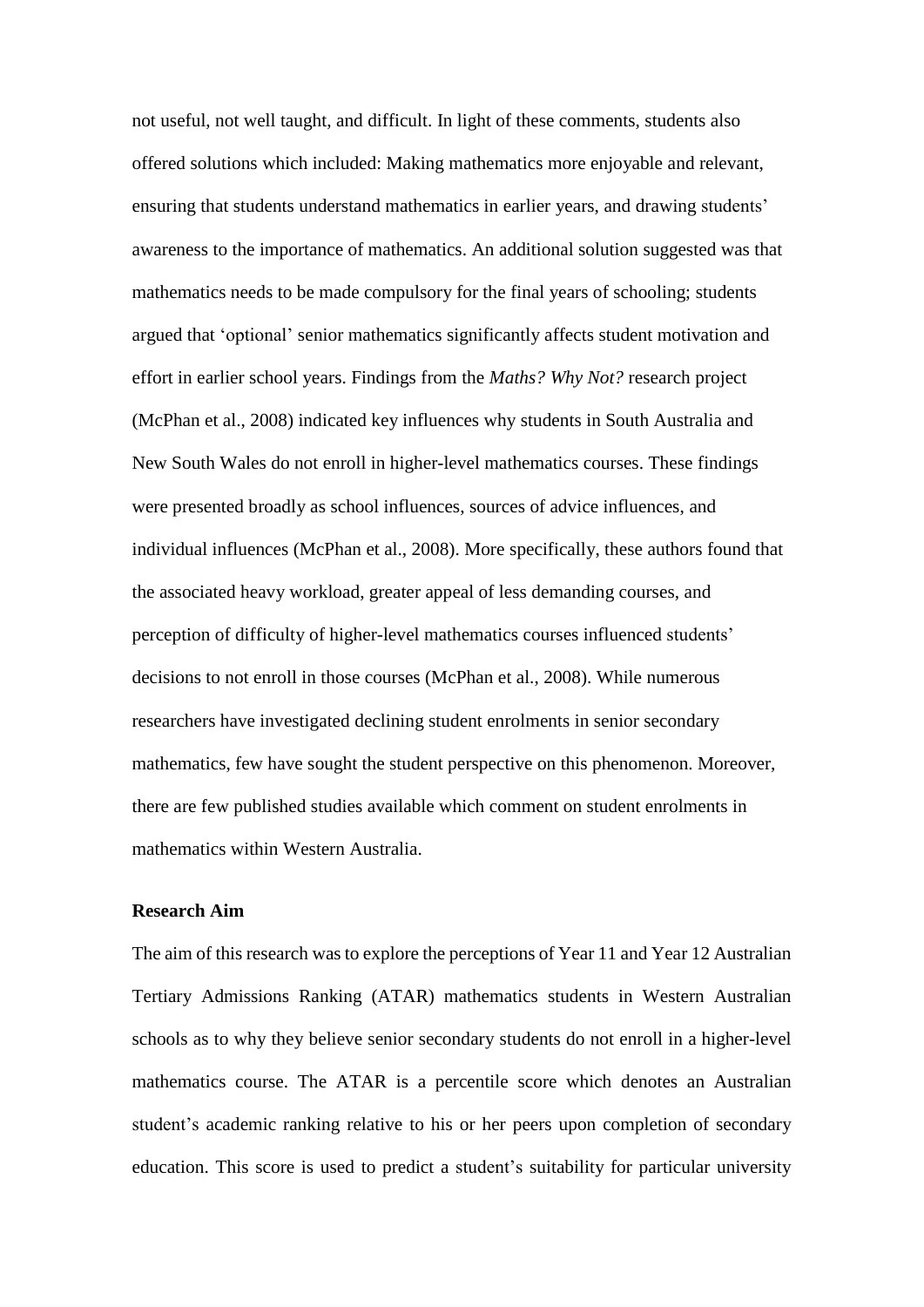courses, and ultimately, for university entrance. In Western Australia, Year 12 students can take as many as six (but no fewer than four) subjects that can be counted towards the Tertiary Entrance Aggregate (TEA). Since 2008, the TEA has been calculated by adding any student's best four scaled subject scores, plus a 10 per cent bonus of a student's best Language Other Than English (LOTE) scaled score. The calculated TEA is then converted to an Australian Tertiary Admissions Ranking (ATAR), which can range from 0 to 99.95 (in increments of 0.05) and reports the ranking position of any student relative to all other students. According to the Tertiary Institutions Service Centre (TISC), the ATAR takes into account the number of students who sit the Western Australian Certificate of Education (WACE) examinations in any year, as well as the number of people of Year 12 school-leaving age in the total population (TISC, 2016).

The research itself builds on the findings of a previous study (Author, 2016) which investigated the perceptions of Heads of Learning Area: Mathematics (HOLAMs) as to why they felt capable senior secondary students do not enroll in the two highest mathematics courses. HOLAMs indicated perceptions of student awareness that two mathematics courses are not needed for university entrance, there are other viable and less rigorous courses of study available, and students can maximise their ATAR score without completing those mathematics courses. It is hoped that findings from this research project may be of immediate interest to secondary and tertiary mathematics educators within Western Australia, across Australia, and even on an international scale. Various literature reviewed in an earlier section has indicated that declining enrolments in secondary mathematics is a problem experienced internationally (Arnoux et al., 2009; Brown et al., 2008; Edwards & Smith, 2008; Watt, 2016). For this research, the overarching guiding question to be explored was: What are the factors that influence Year 11 and Year 12 ATAR students' decisions not to enroll in higher-level mathematics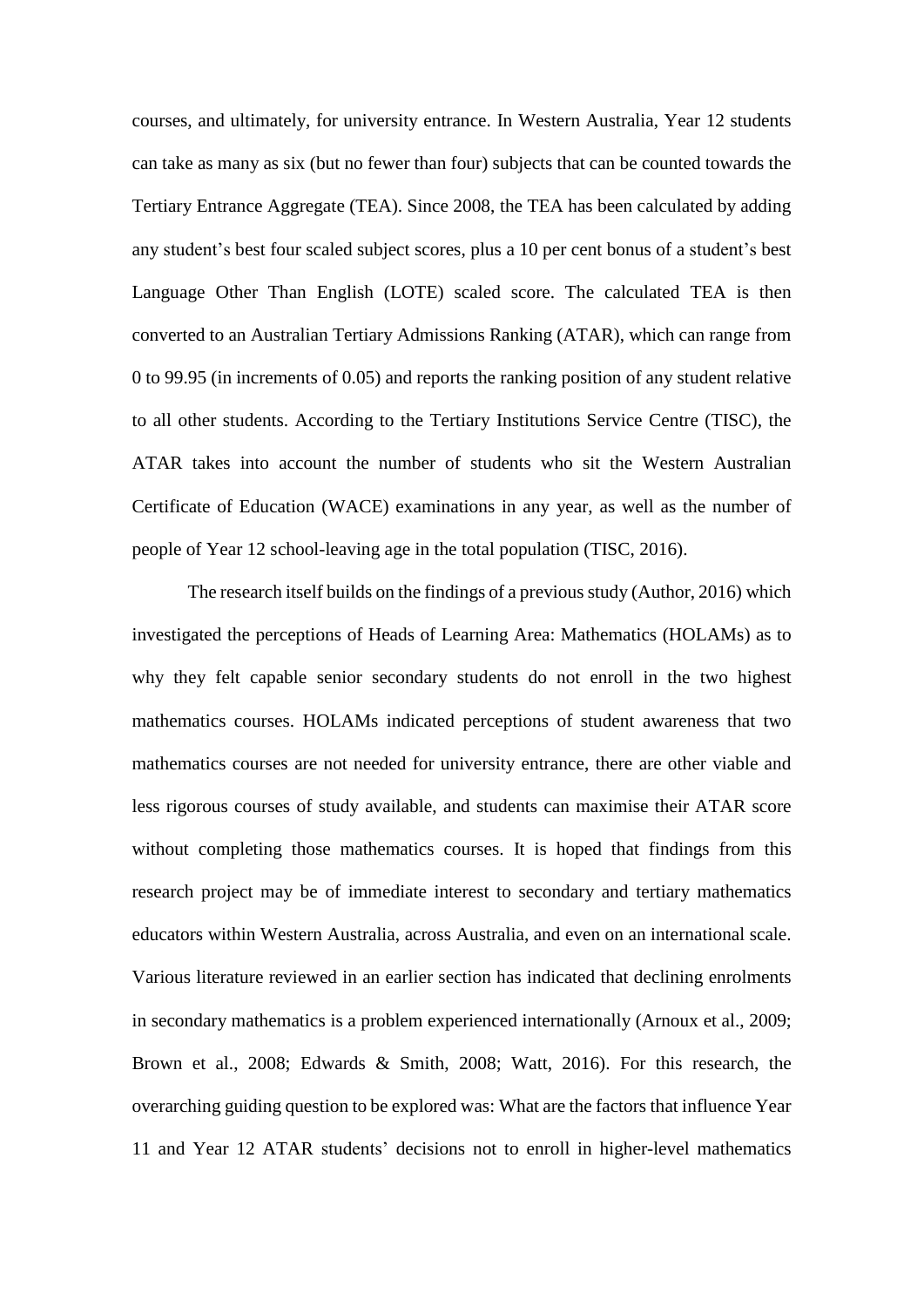courses in Western Australian secondary schools? This research was a predominantly qualitative study designed to give a "snapshot" (Rose, 1991, p. 194) of the students' perceptions regarding this phenomenon.

#### **Theoretical Perspective**

The theoretical perspective that informed the methodological character of this study was symbolic interactionism. The origins of symbolic interactionism can be traced back to the work of social behaviourists including Dewey, Cooley, Parks, and Mead. Following these preliminary efforts, Blumer (1969) officially coined the term 'symbolic interactionism', and contributed substantially to the advancement of this behavioural theory. In articulating his view of symbolic interactionism, Blumer established that human beings account for meaning in two basic ways:

First, meaning may be seen as intrinsically attached to an object, event, or phenomenon. Second, meaning may be understood as a 'psychical accretion' imposed on objects, events, and the like by people. (Berg, 2007, p. 10)

To further explain how meanings are devised and attributed to objects, events and phenomena, Blumer enunciated three interactionist assumptions. First, human beings act toward things on the basis of the meanings that these things have for them. Second, the meaning of such things is derived from, and arises out of, the social interaction that one has with one's fellows. Third, these meanings are handled in, and modified through, an interpretive process used by the person in dealing with the things encountered. In essence, the central tenet underpinning symbolic interactionism is that objects, phenomena, situations, and people do not in themselves possess meaning. Rather, meaning is conferred on these elements by and through human interaction (Berg). For this study, the researcher sought to uncover the meanings Year 11 and Year 12 students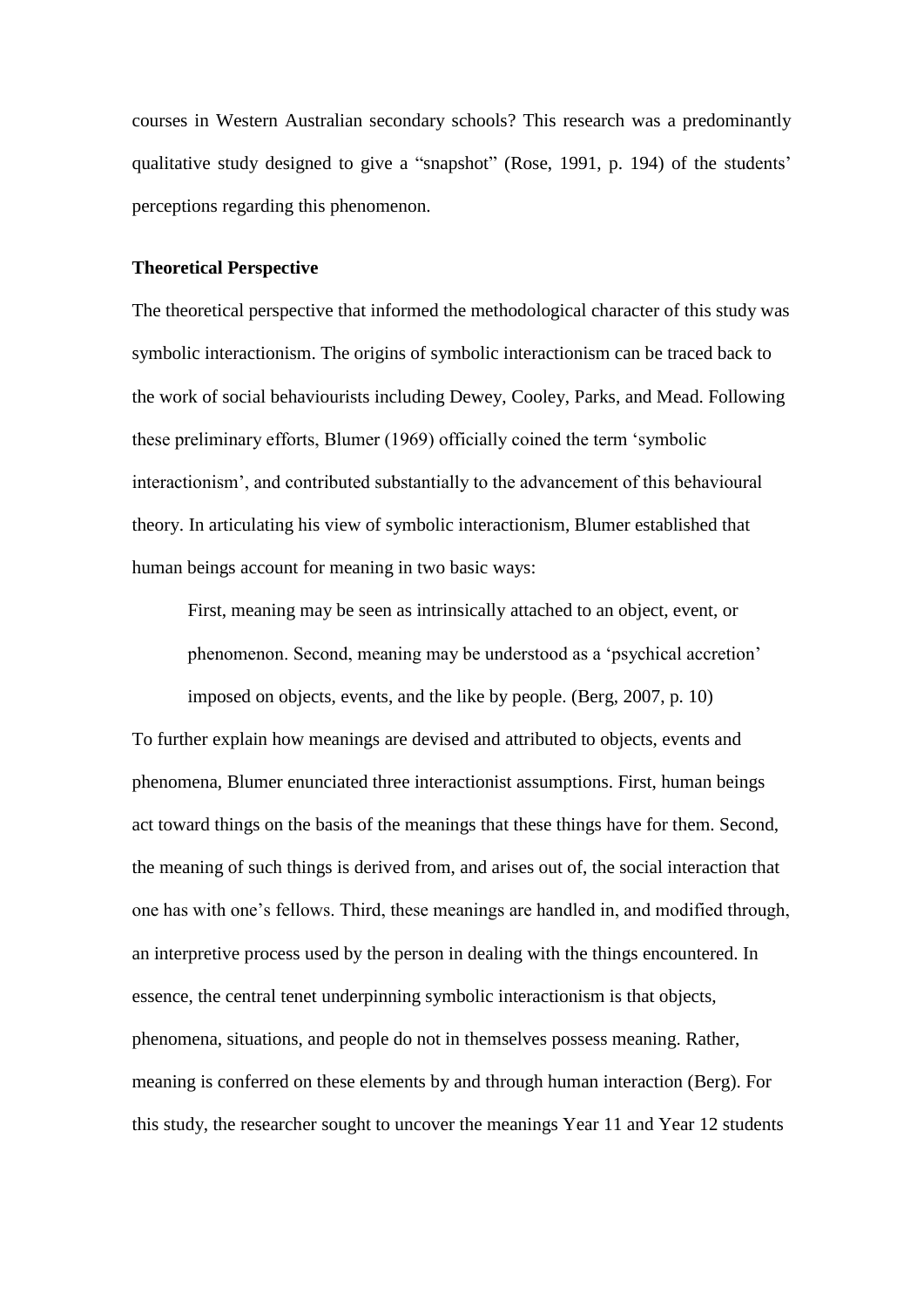conferred upon the mathematical courses they (and other students) chose or chose not to enrol into.

Symbolic interactionism deals directly with issues such as language, communication, interrelationships, and community (Blumer, 1969). This theoretical perspective stipulates that human behaviour depends on learning rather than biological instinct, and "people communicate what they learn through symbols, the most common system of symbols being language" (Berg, 2007, p. 10). According to Bogdan and Biklen (1992), human behaviour is an ongoing and negotiated interpretation of objects, events and situations. The central task of symbolic interactionists as researchers, then, is to capture the essence of this process for interpreting or attaching meaning to various symbols.

Consistent with the symbolic interactionist paradigm, this study of Year 11 and Year 12 students' perceptions of enrolments in mathematics courses is taken largely from the perspective of those individuals being studied—Year 11 and Year 12 students participating in senior secondary mathematics courses. Morrison (2002) suggested that symbolic interactionism is "an unfolding process in which individuals interpret their environment and act upon it on the basis of that interpretation" (p. 18). Based on this suggestion, the researcher sought to collect data from students in their ultimate or penultimate year of formal education (i.e. Year 11 or Year 12) using a "snapshot" (Rose) approach. The subsequent analysis and presentation of these data aimed to capture the essence of how meaning had been assigned by participants to their socially constructed phenomena and situations, namely, their perceptions as to why senior secondary students choose not enroll in higher-level mathematics courses. Much of the research in symbolic interactionism involves studying 'natural' conversations between people, as well as textual analysis of relevant, written material, "by which an intention of communication is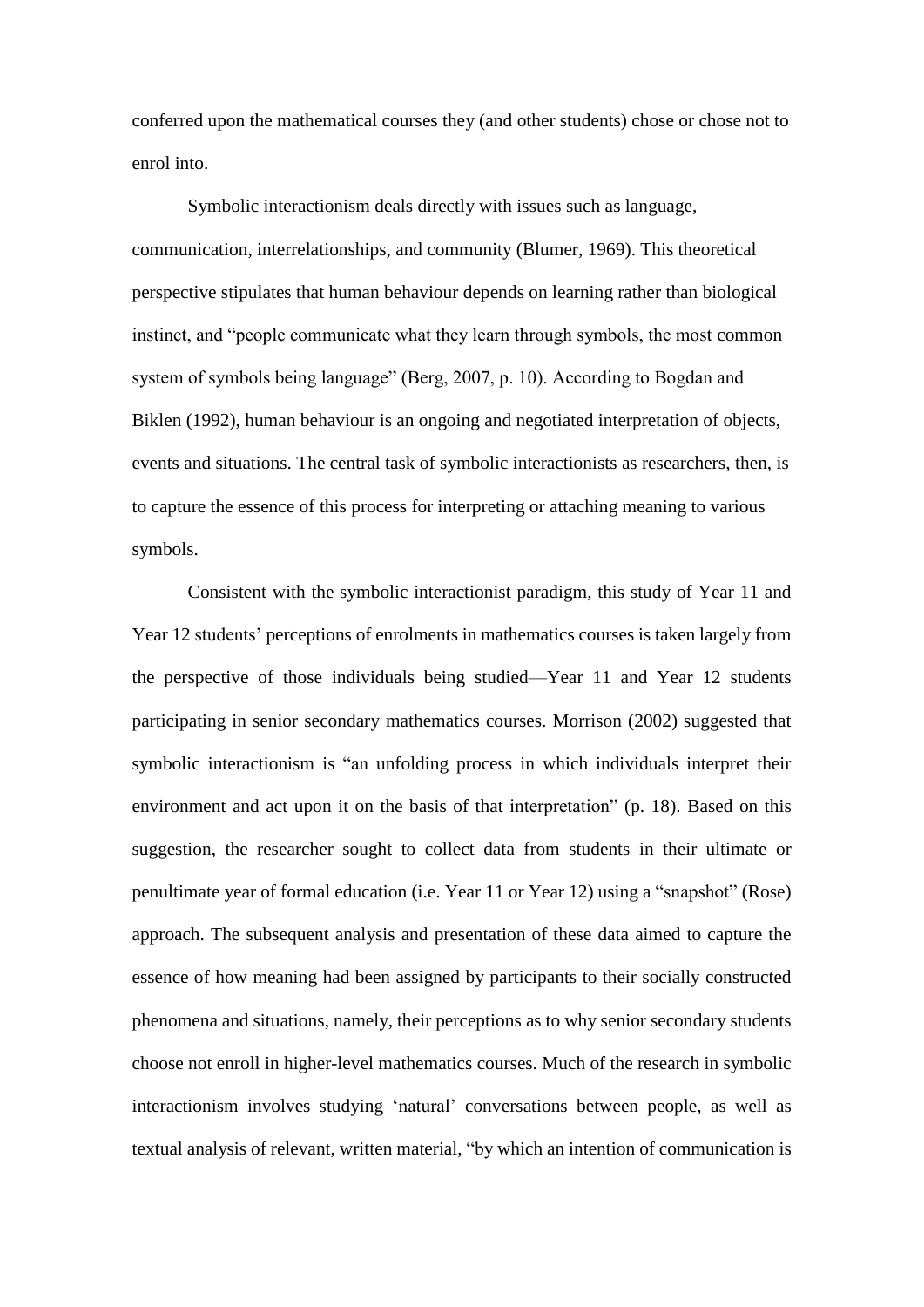attributed by the researcher" (Wiseman, 1993, p. 135). Such approaches are indicative of the data collection method employed within this study, which was qualitative survey research

#### **Methodology**

This study was interpretive in nature, and relied principally on qualitative research methods to gather and analyse data about why Year 11 and Year 12 ATAR mathematics students feel senior secondary students do not enroll in higher-level mathematics courses. All Year 11 and Year 12 ATAR mathematics students in Western Australian secondary schools were invited to participate in the study. Participants  $(n = 1351)$ registered their perceptions through the completion of a single anonymous online survey comprising twelve five-point, Likert scale items (Q3) and two open qualitative questions  $(Q4 \& Q5)$ . The survey items were developed from the findings of a previous study (Author, 2016) as well as from current literature (Barrington & Evans, 2014; Kennedy, Lyons, & Quinn, 2014; Wilson & Mack, 2014). The Likert scale items required participants to indicate (across 12 items) the extent to which they felt senior secondary students did not enroll in a higher mathematics course  $(1 = \text{Strongly})$ Disagree,  $2 = Disagree$ ,  $3 = Undecided$ ,  $4 = Agree$ ,  $5 = Strongly$  Agree). The two openended questions asked participants to (i) elaborate on their responses to the Likert scale items, and (ii) to make any further comments regarding why they felt senior secondary students did not enroll in a higher mathematics course. Additional demographic information of participants was obtained through a series of closed questions regarding gender (Male, Female), year level (Year 11, Year 12), the mathematics courses currently enrolled in (e.g. Applications, Methods, Specialist), type of school (e.g. secondary 7-12), gender composition of school (e.g. co-educational), and location of school (metropolitan, regional). The survey items have been included in the appendices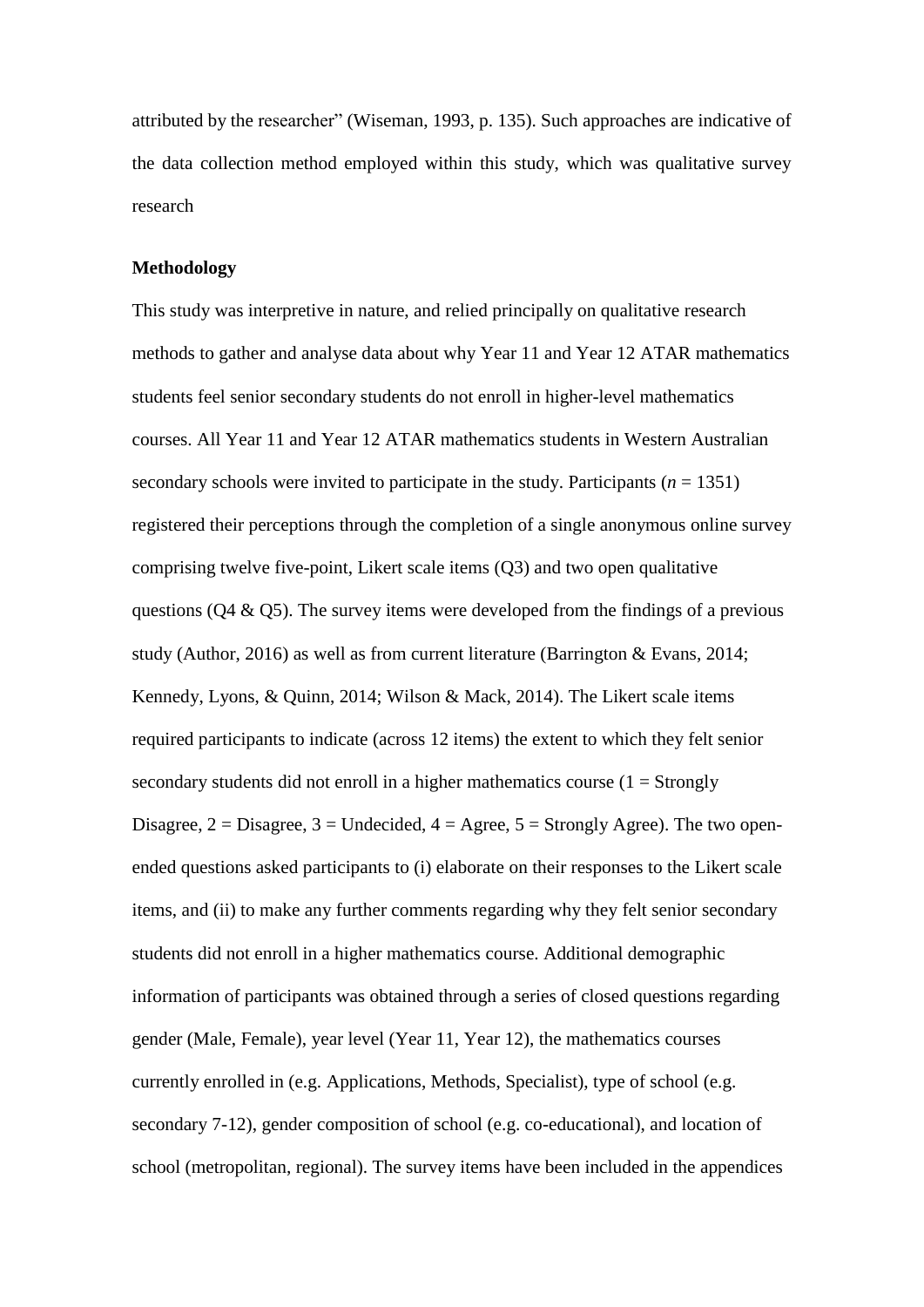as Appendix 1.

# *Method*

#### *Participants*

In Western Australia there were 151 secondary schools (33 Catholic, 49 Independent, 61 Government) offering Australian Tertiary Admissions Ranking (ATAR) mathematics courses to Year 11 and 12 students (aged 17-18 years) in 2016 (SCSA, 2016a; 2016b). These courses are Mathematics Applications, Mathematics Methods, and Mathematics Specialist (SCSA, 2018) (see Appendix 2 for the structure & content of these courses). All Year 11 and Year 12 students enrolled in these purposively sampled schools were invited to participate in the research, and a total of 1351 students from 26 schools gave their consent to participate. While the number of schools participating in the study is precise  $(26/151 = 17%)$ , the number of potential student participants is markedly more difficult to calculate. According to an annual report of candidates sitting for a specific number of ATAR course examinations in 2016, there may have been as many as 28 000 Year 11 and Year 12 students who could have participated in the study in that year (SCSA, 2016c). The demographic information of the participants (see Tables 1, 2, 3) indicate that data represent a cross-section of Western Australian secondary students with regard to gender, school location (metropolitan & regional) and composition (co-educational & single gender), educational sector (Catholic, Government & Independent) and mathematics course(s) undertaken (Applications, Methods & Specialist). Despite the heterogeneity provided by this cross section, there appears to be some overrepresentation in the total number of responses from single-gender schools and in particular from female students.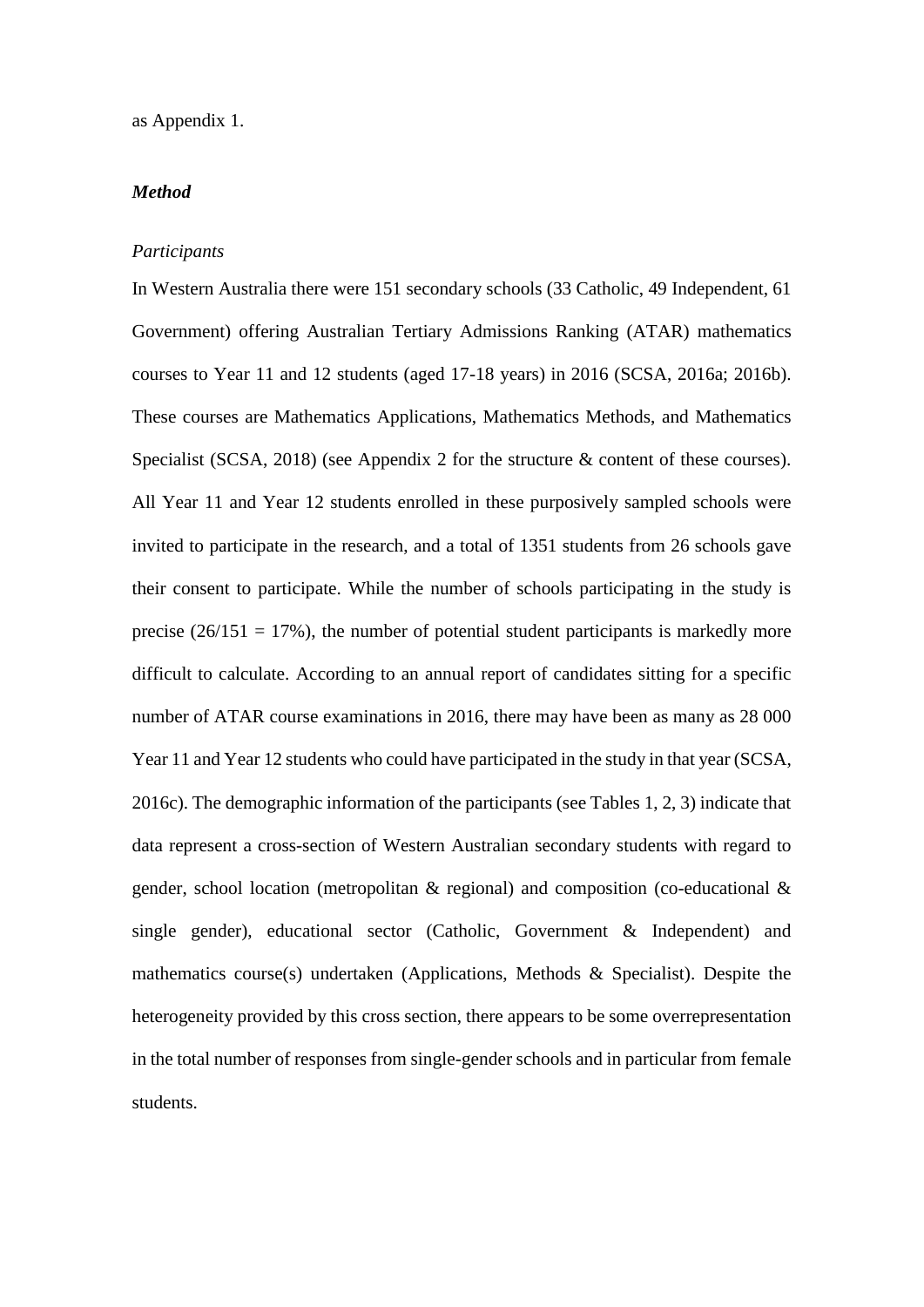| . .    | $\sim$ $\sim$ |         |       |
|--------|---------------|---------|-------|
| Gender | Year 11       | Year 12 | Total |
| Male   | 278           | 212     | 490   |
| Female | 455           | 406     | 861   |

Table 1 *Summary of Participants' Demographic Data (By Gender & Year Level)*

Table 2

*Summary of Participants' Demographic Data (By School Location & Composition)*

| <b>School Composition</b> | Metropolitan | Regional | Total |
|---------------------------|--------------|----------|-------|
| Coeducational             | 737          | 113      | 850   |
| Single Gender             | 501          |          | 501   |

# Table 3

*Summary of Participants' Demographic Data (By Mathematics Course & Gender)*

| Course(s)              | Male | Female | Total |
|------------------------|------|--------|-------|
| Applications           | 264  | 554    | 818   |
| Applications & Methods | 7    | 9      | 16    |
| Methods                | 109  | 288    | 397   |
| Methods & Specialist   | 58   | 62     | 120   |

# *Data analysis*

The researcher explored qualitative data collected from the 1351 completed surveys using a content analysis process. According to Berg (2007, p. 303), content analysis is "a careful, detailed, systematic examination and interpretation of a particular body of material in an effort to identify patterns, themes, biases and meaning". After the two open-ended questions had been examined for themes, patterns and shared perspectives, the researcher analysed the data according to a framework offered by Miles and Huberman (1994) which comprises the steps: data collection, data reduction, data display, and conclusion drawing/verification. Within each of these components the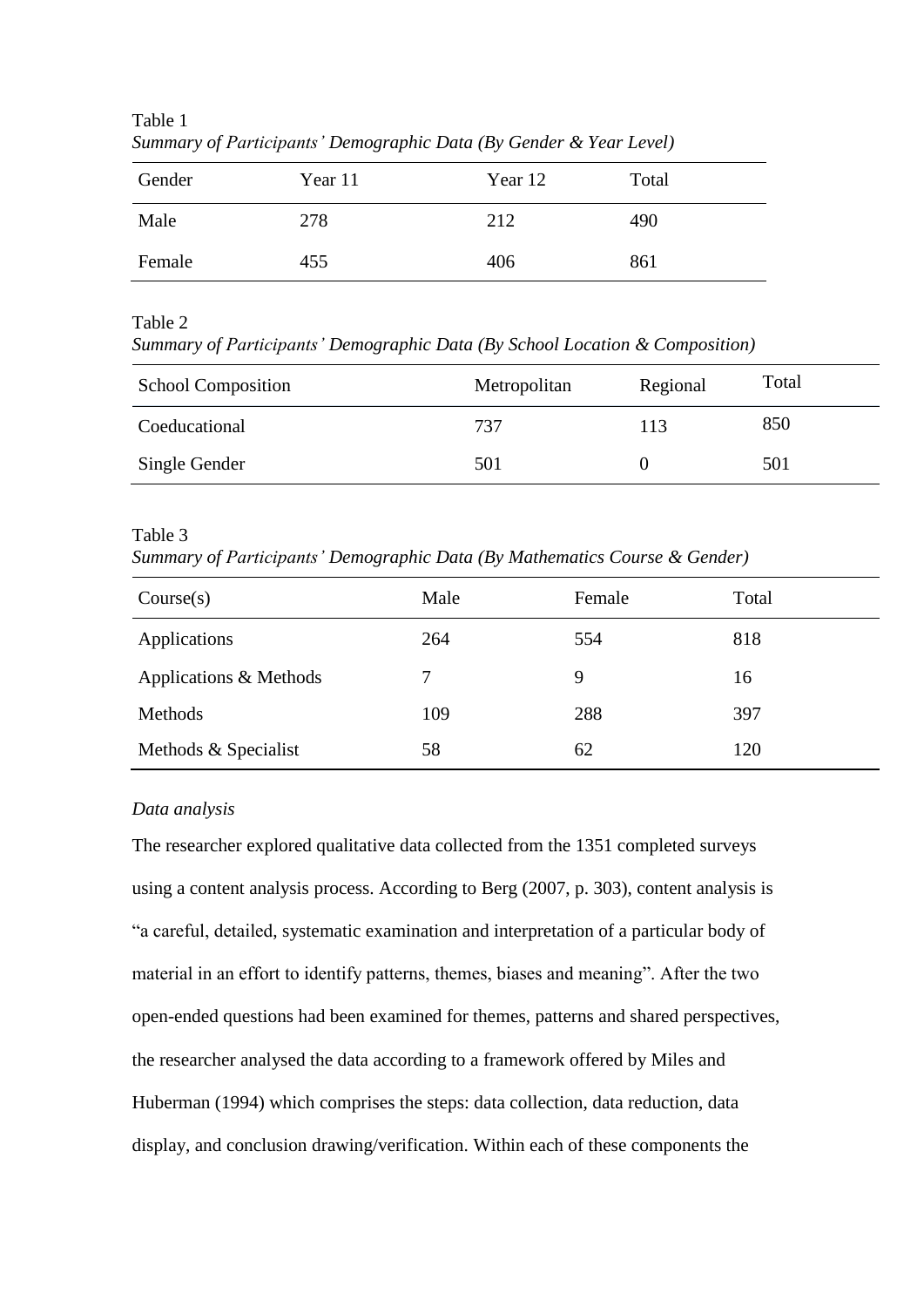researchers executed the following operations: coding, memoing, and developing propositions. Miles and Huberman (1994, p. 56) described codes as "tags or labels for assigning units of meaning to the descriptive or inferential information compiled during a study". Codes developed by the researcher were attached to data gathered via online surveys, and were selected from those data based on their meaning. In particular the codes were developed in light of findings from a previous study by Author (2016) which focussed on HOLAMs' perceptions of why senior secondary students elect not to take the two highest mathematics courses. Memoing was then used to synthesise coded data so that they formed a recognisable cluster of information anchored in one general concept, e.g. *Dissatisfaction with Mathematics*. Additionally, memoing helped to capture the ongoing, salient thoughts of the researcher as the coding process proceeded. Finally, the researcher generated propositions about connected sets of statements regarding students' perceptions, reflected on the findings, and drew conclusions about the study. The themes drawn from qualitative data are displayed in Table 5. For responses to the Likert scale items, descriptive statistics (e.g. weighted mean) were used to analyse collected data.

#### **Findings**

For the Likert scale items, the number of participants registering a scale rating (i.e. 1 - 5) and the weighted mean for each question item has been included. Within Table 4, a higher weighted mean represents stronger agreement with the question item, while a lower weighted mean represents stronger disagreement. In descending order, the five question items *Other Courses are More Viable/More Attractive*, *Dissatisfaction with Mathematics*, *Maximise ATAR Without Higher Maths*, *Higher Mathematics not Scaled*, and *Not Needed for University Entrance* registered the highest weighted means. At the same time, question items *Not Offered at our School*, *Gender-related Issues*' and a *Lack of Qualified*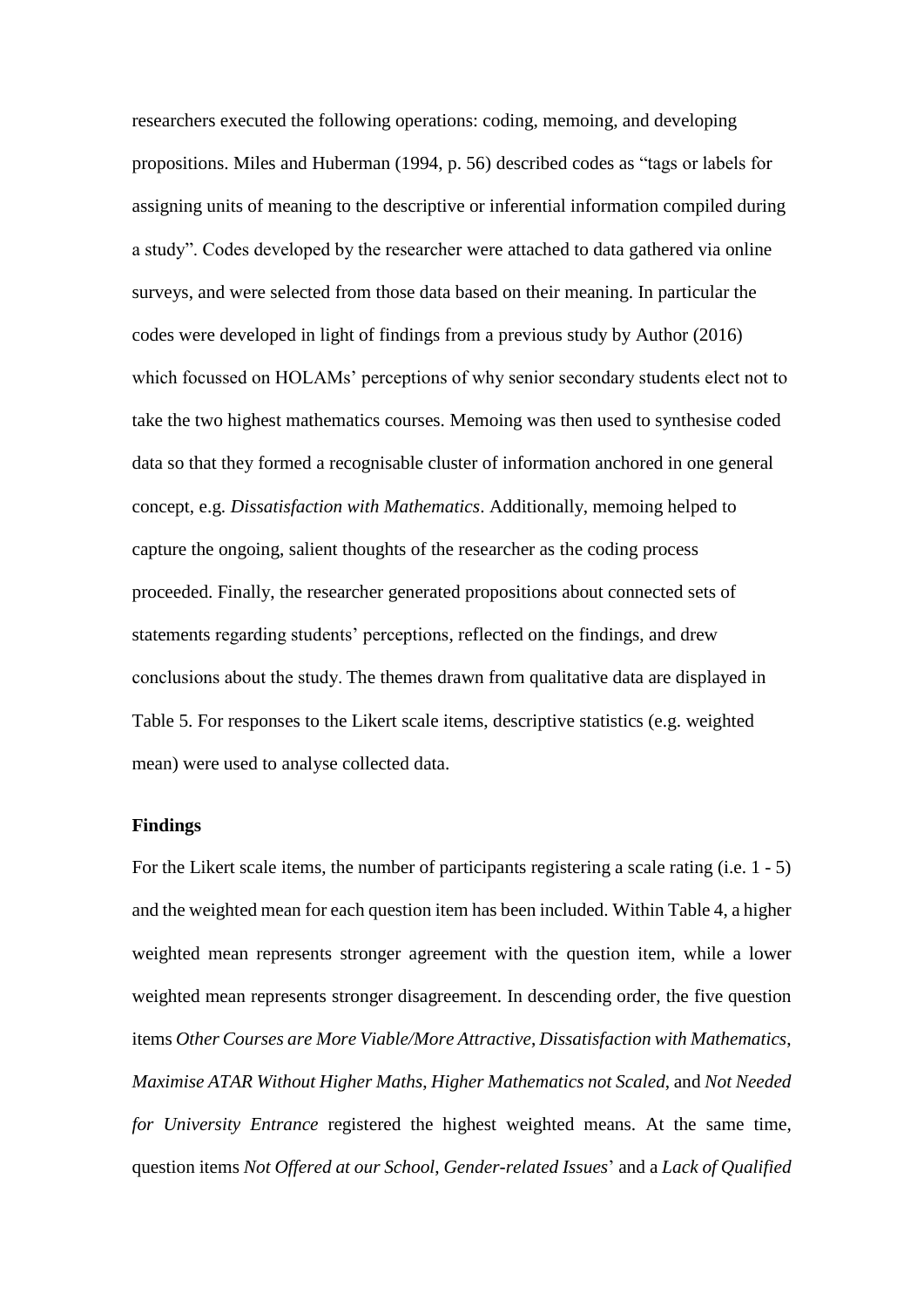*Staff* received the lowest weighted means.

Table 4

| Responses to Likert scale Question Items (Question 3) |  |  |  |
|-------------------------------------------------------|--|--|--|
|-------------------------------------------------------|--|--|--|

| Question Item                        | $\mathbf{1}$ | $\overline{2}$ | 3   | $\overline{4}$ | 5   | Weighted Mean |
|--------------------------------------|--------------|----------------|-----|----------------|-----|---------------|
| Other courses more viable/attractive | 38           | 112            | 262 | 549            | 383 | 3.83          |
| Dissatisfaction with mathematics     | 99           | 213            | 467 | 413            | 152 | 3.22          |
| Maximise ATAR without higher maths   | 94           | 228            | 489 | 404            | 128 | 3.18          |
| Higher mathematics not scaled        | 200          | 250            | 315 | 278            | 301 | 3.17          |
| Not needed for university entrance   | 160          | 303            | 322 | 377            | 185 | 3.09          |
| Compulsory subject selections        | 324          | 305            | 366 | 243            | 101 | 2.62          |
| Friends doing the same courses       | 343          | 373            | 355 | 220            | 52  | 2.45          |
| Dislike the teachers                 | 415          | 328            | 318 | 187            | 95  | 2.42          |
| Timetabling constraints              | 485          | 360            | 308 | 138            | 43  | 2.17          |
| Lack of qualified staff              | 707          | 262            | 201 | 100            | 67  | 1.92          |
| Gender-related issues                | 863          | 228            | 170 | 41             | 39  | 1.63          |
| Not offered at our school            | 1098         | 92             | 95  | 26             | 27  | 1.34          |

For survey questions 4 and 5, the most commonly proffered qualitative responses included a dissatisfaction with mathematics, a decision to enroll in more attractive or viable courses, and a perception that mathematics is insufficiently scaled as a Year 12 course (see Table 5). These qualitative responses (which have been summarised in Table 5 with other responses) will now be explored.

| Table 5                                                                |  |
|------------------------------------------------------------------------|--|
| Summary of Extended Answer Questions (Responses to Questions 4 $\&$ 5) |  |

| Key Themes                                             | O4             | O <sub>5</sub> | Total |
|--------------------------------------------------------|----------------|----------------|-------|
| Dissatisfaction with mathematics                       | 215            | 558            | 773   |
| Other courses are more viable/more attractive          | 108            | 282            | 390   |
| Higher mathematics courses are not scaled sufficiently | <sup>102</sup> | 60             | 162   |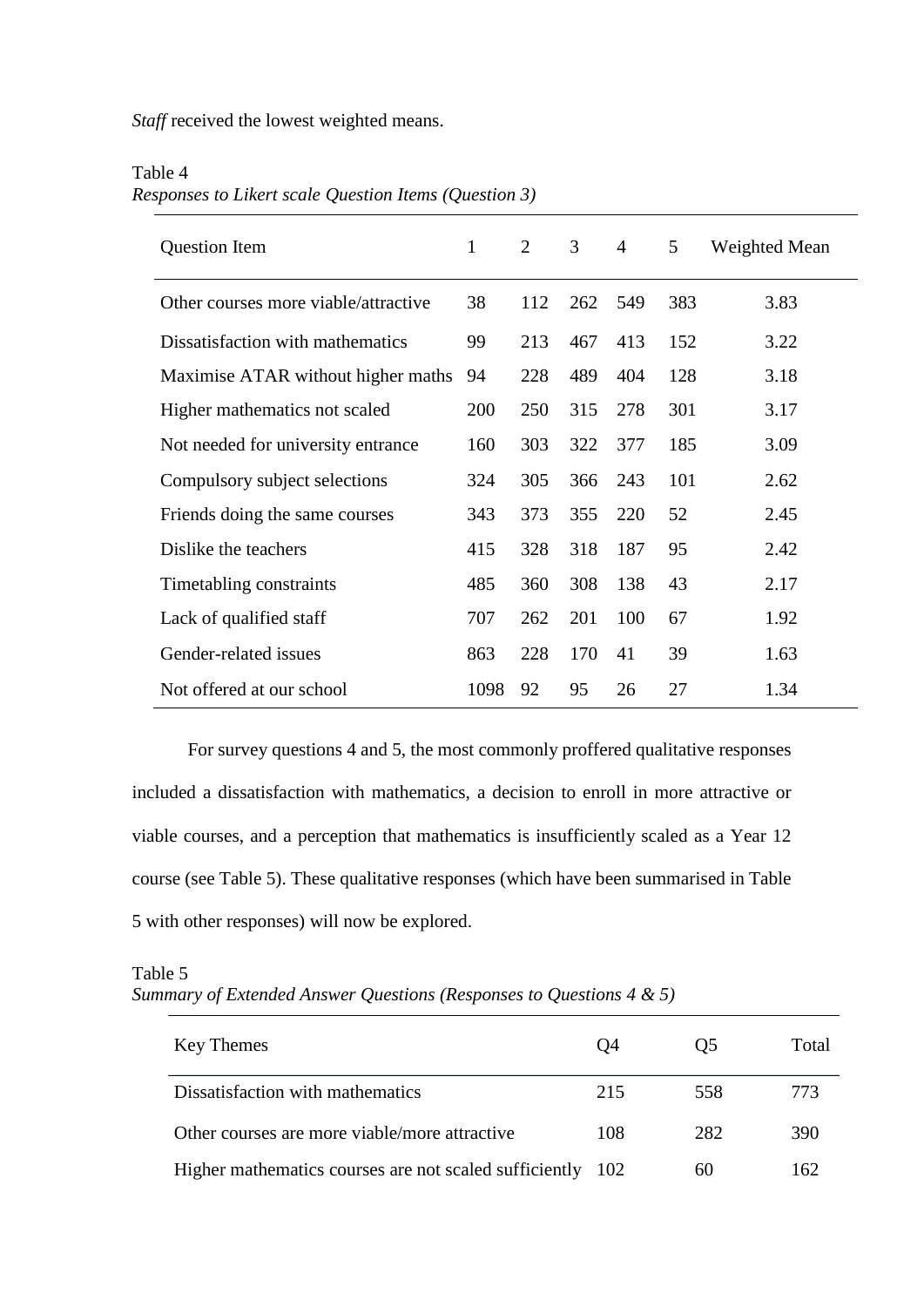| Not needed for university entrance                   | 60 | 73. | 133 |
|------------------------------------------------------|----|-----|-----|
| ATAR can be maximised taking a lower maths course 76 |    | 55  | 131 |
| Not needed for future life or career                 | 33 | 72. | 105 |
| Dissatisfaction with higher mathematics teachers     | 52 | 46  | 98  |

#### *Dissatisfaction with mathematics*

A majority of participants asserted that the chief reason secondary students did not enroll in a higher mathematics course was due to a dissatisfaction with mathematics (773 of 1341). Such dissatisfaction was registered via a variety of associated responses, which were developed further into sub-themes, including: the courses are too challenging, a perceived discrepancy between the complexity and workload of Applications and Methods courses, an acknowledged mismatch between effort and reward, a lack of confidence to study a higher mathematics, and an expressed lack of interest or enjoyment in the subject. Findings for some of these sub-themes are articulated below.

# *The courses are too challenging*

Of the 773 participants who expressed dissatisfaction with mathematics, 332 explicitly stated that they felt the higher mathematics courses are too challenging. One participant regarded the challenging aspects of such courses as the amount of content and the pace at which this content is delivered:

I think that many students do not pick higher maths subjects because there is too much content and since we have to move through all of the content so quickly, it is hard to get a full grasp of every single concept before moving on. This results in it being very difficult, especially in exams when a lot of content needs to be remembered.

Another participant's response aligned with this statement, articulating that the higher mathematics courses necessitate a "heavy time commitment and study requirements involved and the level of difficulty". Other participants drew attention to a perceived 'jump' in complexity of the content from the Year 10 course to senior secondary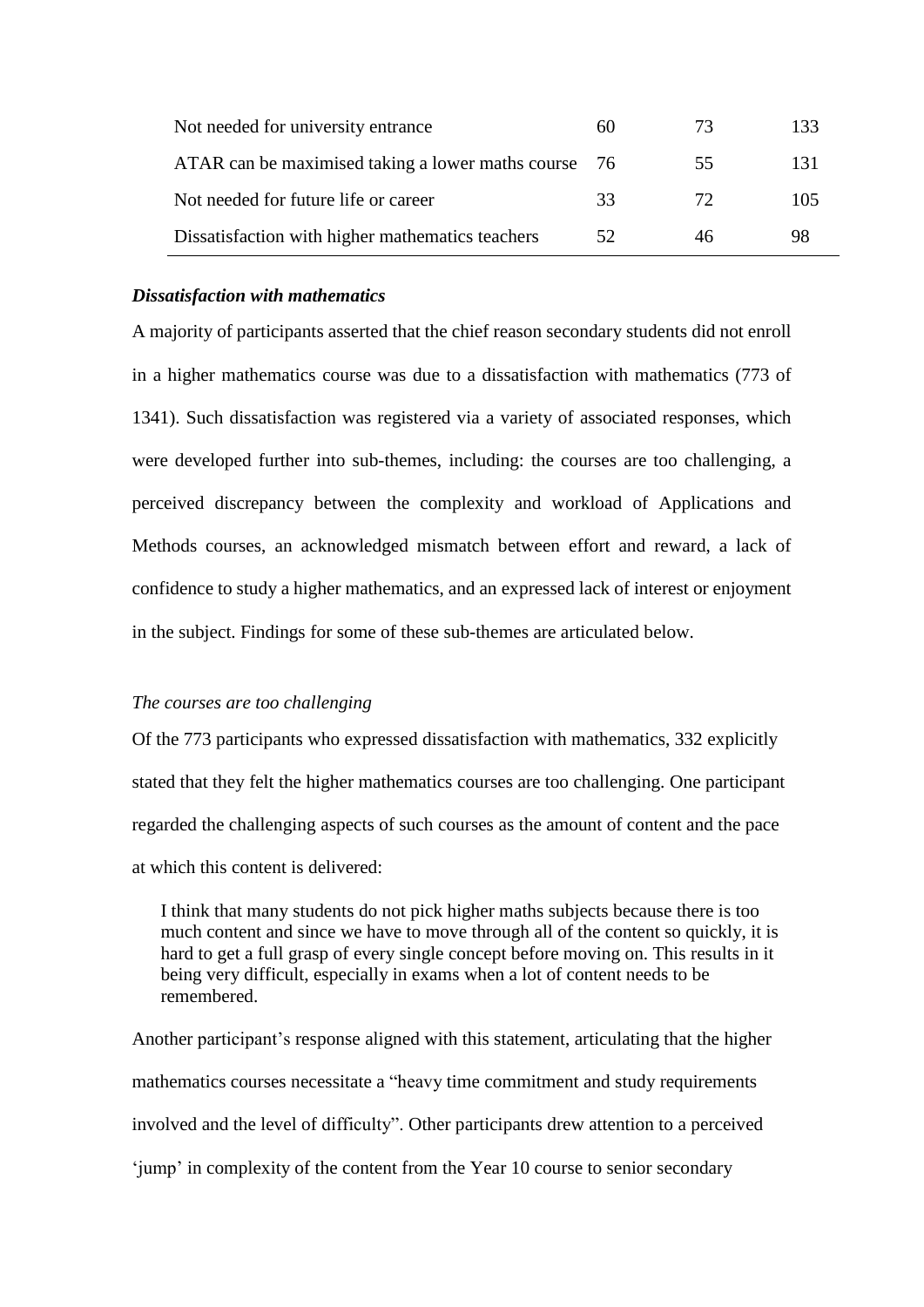courses. Herein, three such responses are offered:

I tried Mathematics Methods, found it incredibly hard, [and it] was way too hard jumping from Year 10 to Methods.

Because Year 11 is such a change from Year 10, the course content is much harder. However, having studied Methods through Year 11 and into [Year] 12, I must say once you've learnt the Year 11 topics, Year 12 is much easier.

Higher courses are very difficult compared to the level of math being taught in the lower years, even though they are meant to be an 'introduction' into the next year. Students also find it difficult as the method of teaching in Year 11 and [Year] 12 is different to Year 10 which can make students want to drop maths.

Within this sub-theme of 'Too challenging', many claims were represented with other

sub-themes which are presented below, and across other themes.

# *Discrepancies in complexity and workload*

The second most frequently expressed response under the theme *Dissatisfaction with*

*Mathematics* was the perceived discrepancy between Mathematics Applications and

Methods courses, particularly in terms of overall workload and complexity of content

(199 of 773). For instance, one participant reflected on this perceived discrepancy

between courses:

I was previously enrolled in Methods; however, I found it extremely hard. I had never received such low scores in maths. Now being in Applications, I have noticed that the topics studied are completely unrelated to Methods. It's not necessarily that Methods students are learning a harder level of math, they are learning a completely different topic which is harder to understand. I didn't see how what we learnt applied to real life like the topics we learnt in Applications do. I think there needs to be a bit of consistency in the topics. I also found Methods stressful as we went through the topics very fast.

Another participant agreed with this discrepancy, and hypothesised a potential solution:

I believe the reason students in Year 11 and 12 choose Applications over Methods is due to the extreme/severe jump in content difficulty. I myself, along with many other students I have spoken to, feel the Methods [course] is simply too hard to achieve substantial marks and comprehend [the] content, while Applications is slightly too easy. Although we have been achieving what looks like commendable marks, scaling in WACE exams at the end of the year will ruin this. I believe there need to be a course in between Applications and Methods that finds middle ground in content and difficulty that can challenge people, like myself, but not swamp [them] in impossibility.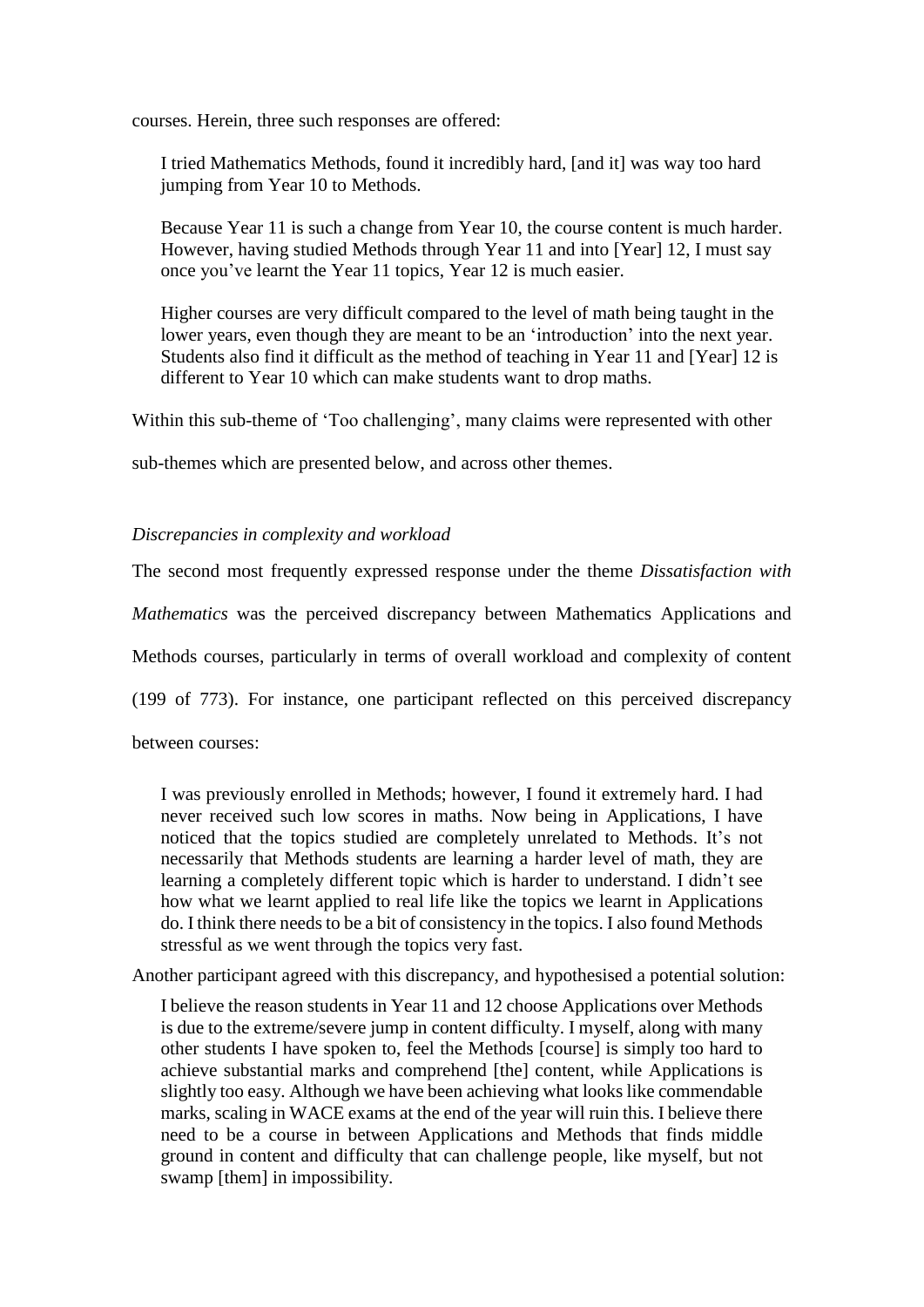From those participants asserting that students' dissatisfaction with mathematics stemmed from a perceived discrepancy between Applications and Methods courses, many proposed that an 'in-between' course needs to be developed and offered to students. According to those participants, such a course would contain a considerable amount of content common to both Methods and Applications courses, and pitched at a level of difficulty in between those courses.

#### *Mismatch between effort and reward*

The third most common participant response from the theme *Dissatisfaction with Mathematics* (120 of 773) suggested a perceived mismatch between the amount of effort expended studying higher-level mathematics courses and the reward received. Participant responses were typically supported with assertions of: needing more time to study mathematics instead of other courses, mathematics not being needed for university entrance, there are harder concepts to learn, no incentive is offered for taking a higher-level course (e.g. scaling), and a lower ATAR or grade is received overall. An example of each of these assertions has been included below as a verbatim participant statement. Also, these assertions were all 'stand-alone' themes generated through an analysis of data (see Table 5).

I feel that it's mainly due to the fact that a lot of effort can be put in without the desired effect – unless you are passionate about/relatively gifted at higher mathematics, it is considered by many to be time better spent elsewhere.

The workload versus what you get out of [a higher mathematics course] is not worth it; [I am] also told it's not needed at university.

The fact that Methods and Spec[ialist] are so much harder requires more time for study, taking away study time for other subjects that in fact also need our attention since the top 4 [courses] make up our ATAR.

Maths Methods is not being scaled enough. For the effort and time put in as well as the difficulty level, students aren't receiving what they should.

The majority of my friends who could have done Methods (but ended up choosing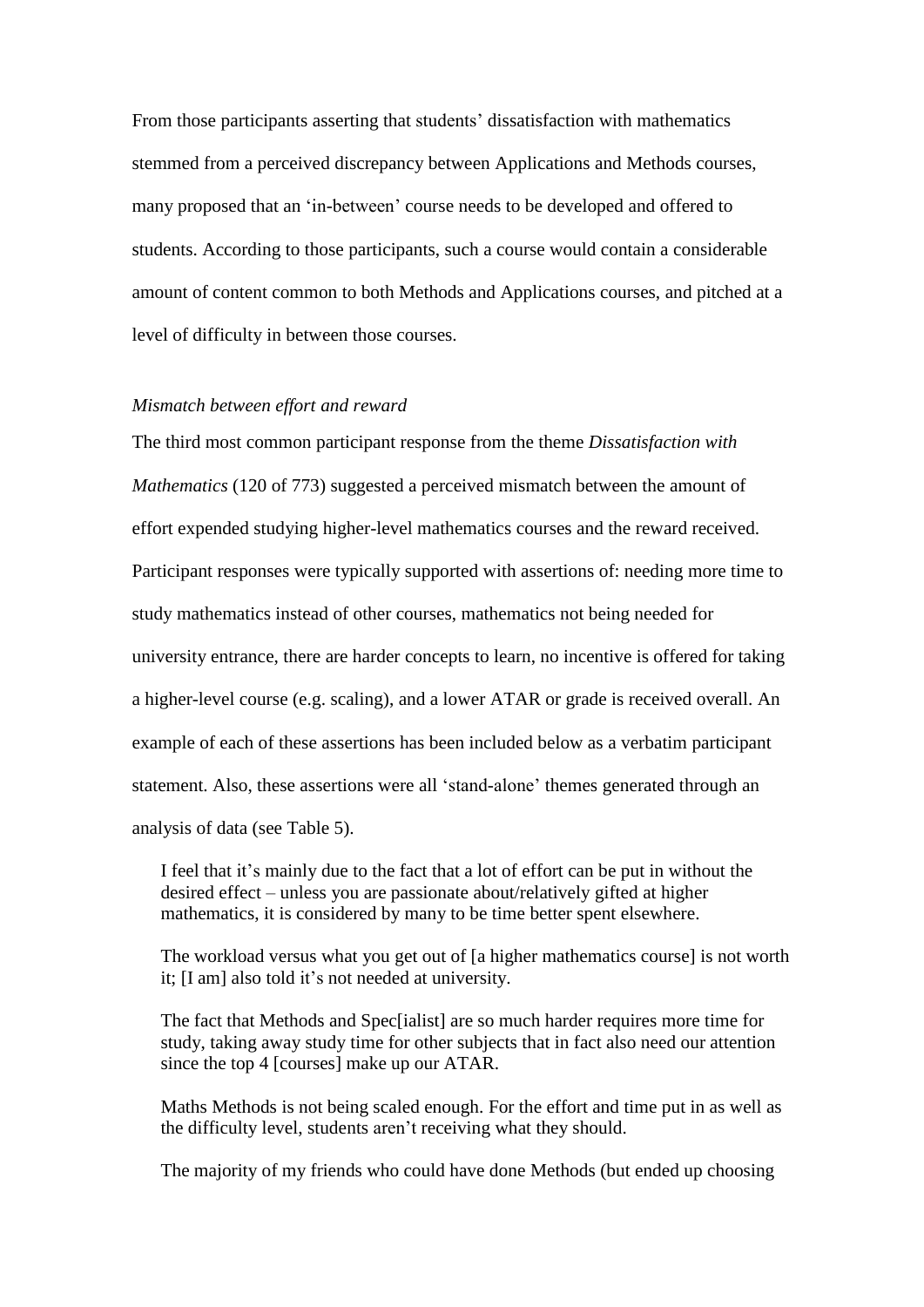Applications) did so because they felt that they could get a higher ATAR score by doing extremely well in the course they perceived to be easier, rather than ending up somewhere in the middle of the results for the course they thought would be harder.

Because the time and effort and the work put in is not rewarded in scores, exams etc.

#### *Other courses are more viable/more attractive*

The second most common assertion participants made was that secondary students tend to enroll in those courses of study which appear to be more viable or more attractive than a higher mathematics course (390 of 1341). In particular, participant responses regarding 'course viability' or 'course attractiveness' were further classified into the following associated sub-themes: Students chose a 'lower' mathematics course in order to excel at it, observed that 'lower' courses were less stressful to undertake, rationalised that undertaking a lower mathematics course translated into less time studying mathematics and more time to allocate to other ATAR courses, and decided to broaden the variety of ATAR courses studied. The most commonly occurring sub-theme was that students felt that undertaking a lower mathematics course required them to devote less time to mathematics study and to set aside more time to successfully complete other ATAR courses (159 of 390). To illustrate, a participant stated:

I feel as though I prefer to do really well in Applications, than have to struggle through Methods with only satisfactory results. It also means I can put more effort into other subjects as I am not having to spend hours and hours of my time doing maths each week.

Another participant advanced this statement, rationalising how taking a lower

mathematics course translated into increased time for other courses and a higher ATAR

overall:

I think that people don't choose higher maths because the[se subjects] are subjects that require an increased amount of time and effort. You have to weigh up whether or not doing very well in Applications is going to be better for your ATAR than just doing average in Methods. I know for me, I would love to take a higher level maths; however, I wouldn't have time with my other subjects to do as well, and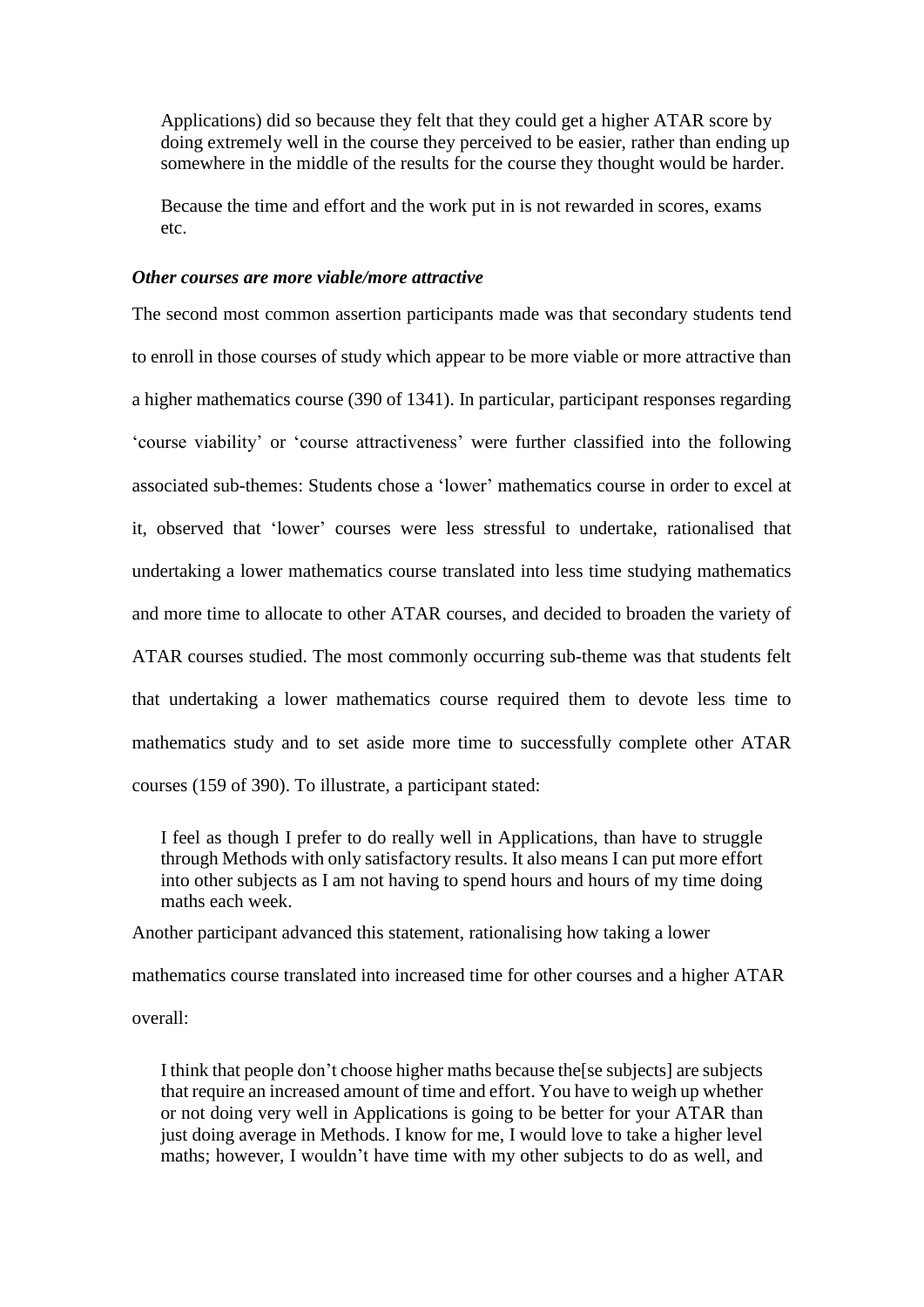higher maths [subjects] generally don't get scaled enough. So overall it would be detrimental to my ATAR.

A further concession made by many participants that in addition to the perceived extra effort and workload associated with higher mathematics courses, taking a lower mathematics course would not only increase their ATAR score but improve their chances of being accepted into their desired university degree course.

# *Higher mathematics courses are not scaled sufficiently*

A number of participants (162 of 1341) intimated that the reason students do not enroll in a harder mathematics course was due to insufficient scaling or incentives. For example, one participant reinforced some previous key findings by arguing "Higher mathematics courses are not scaled enough. The difference between Applications and Methods in hardness (sic) is not compensated by scaling. People are better off doing Applications in terms of time spent on the subject and difficulty". Other participants felt that by completing the Mathematics Applications course instead of Mathematics Methods, their mathematics result would be impacted greater by scaling measures. To illustrate, a participant hypothesised:

If I dropped down to Maths Applications due to the impractical scaling of the two maths subjects (Methods & Applications) I could achieve a better ATAR by getting much higher results which are only scaled down a small amount instead of getting mid-range results which scale up by a small amount. This is seen by many students [who] I know drop down in both the current Year 12 cohort and the Year 11 cohort, this is not rational as harder maths courses are not rewarded *per se* for their extra effort.

There were some participants who drew attention to the 10% bonus marks offered by the School Curriculum and Standards Authority (SCSA) to Year 12 students completing Mathematics Methods or Mathematics Specialist courses from 2017 onwards. Herein, one participant stated:

Especially for this year, Methods and Specialist will not be given the 10% additional bonus if it is in your top score. Those harder subjects are not scaled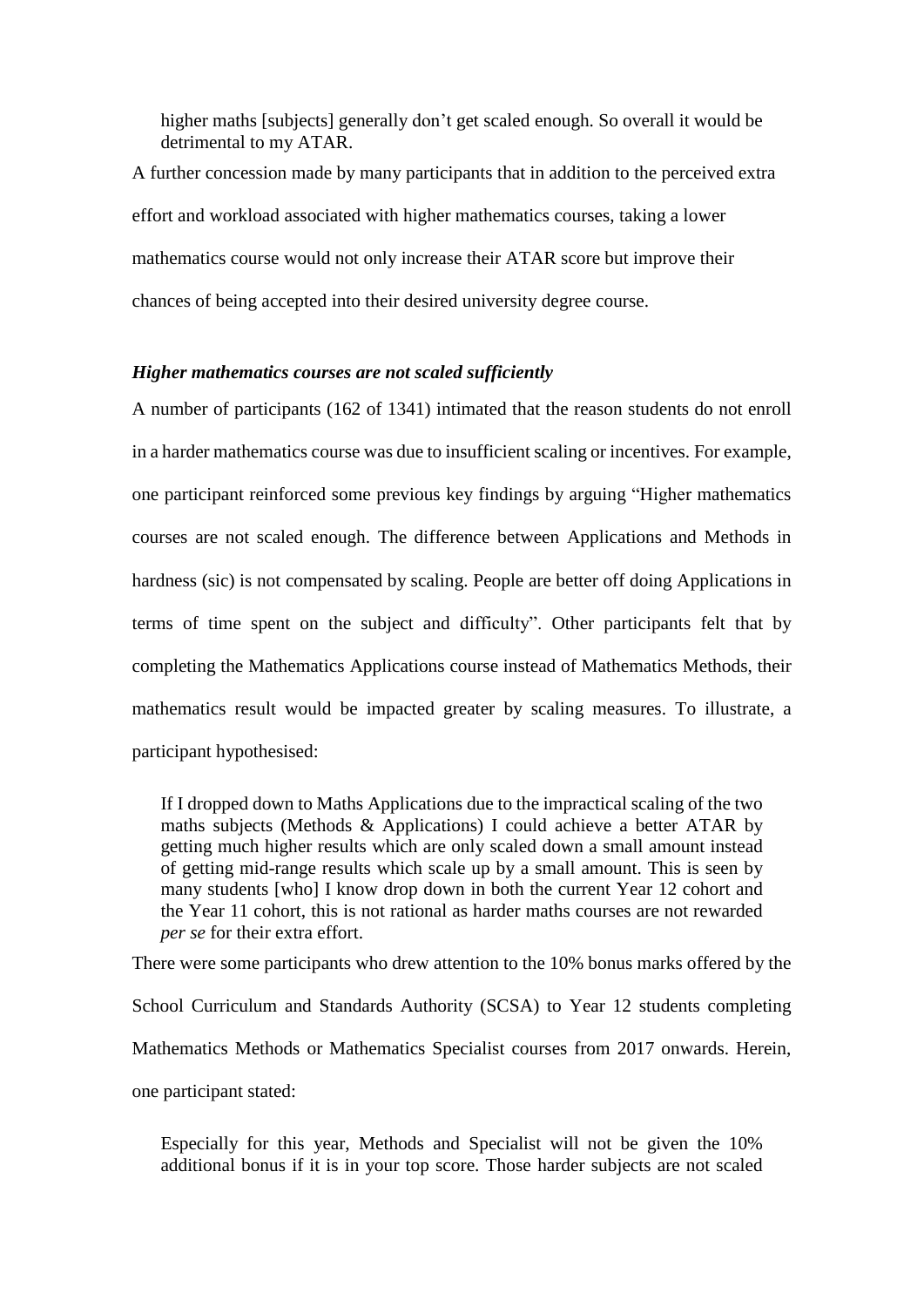much so the same amount of effort required a 65 in Methods could get a 90 in Applications, allows the people who do easier maths to get a higher ATAR…please explain how that is fair at all?

All participants who voiced concerns over insufficient scaling or incentivisation of higher mathematics courses based their reasoning upon a perceived difference in difficultly between courses (e.g. Methods & Applications), a drastically different scaling method to be used for easier or more difficult courses, the maximisation of the ATAR by taking the easier mathematics course, and the incentive offered to students from 2017 onwards. Irrespective of reason, these participants expressed that scaling procedures influenced their decision not to enroll in a higher mathematics course.

#### **Discussion**

The purpose of this research paper was to outline reasons why Year 11 and Year 12 ATAR mathematics students in Western Australia do not enroll in higher-level mathematics courses. An analysis of student participants' testimony identified three key findings via Likert-scale items (Table 4) and open questions (Table 5) for further consideration. In line with a symbolic interactionist theoretical perspective, these findings were analysed to uncover meanings students attributed to mathematical courses and ultimately, their decisions to enroll in such courses. Given the social nature of the teaching and learning enterprise, as well as the decision-making process concerning enrolments into senior secondary courses, students' attributed meanings were viewed as the result of numerous human interactions (e.g. parents, peers, teachers, siblings, careers counsellors, university admissions staff) across a number of years.

First, students indicated a dissatisfaction with mathematics which was characterised by various factors revealing students' short- term goals and attitudes towards mathematics. Short-term goals included students' perceived discrepancy of the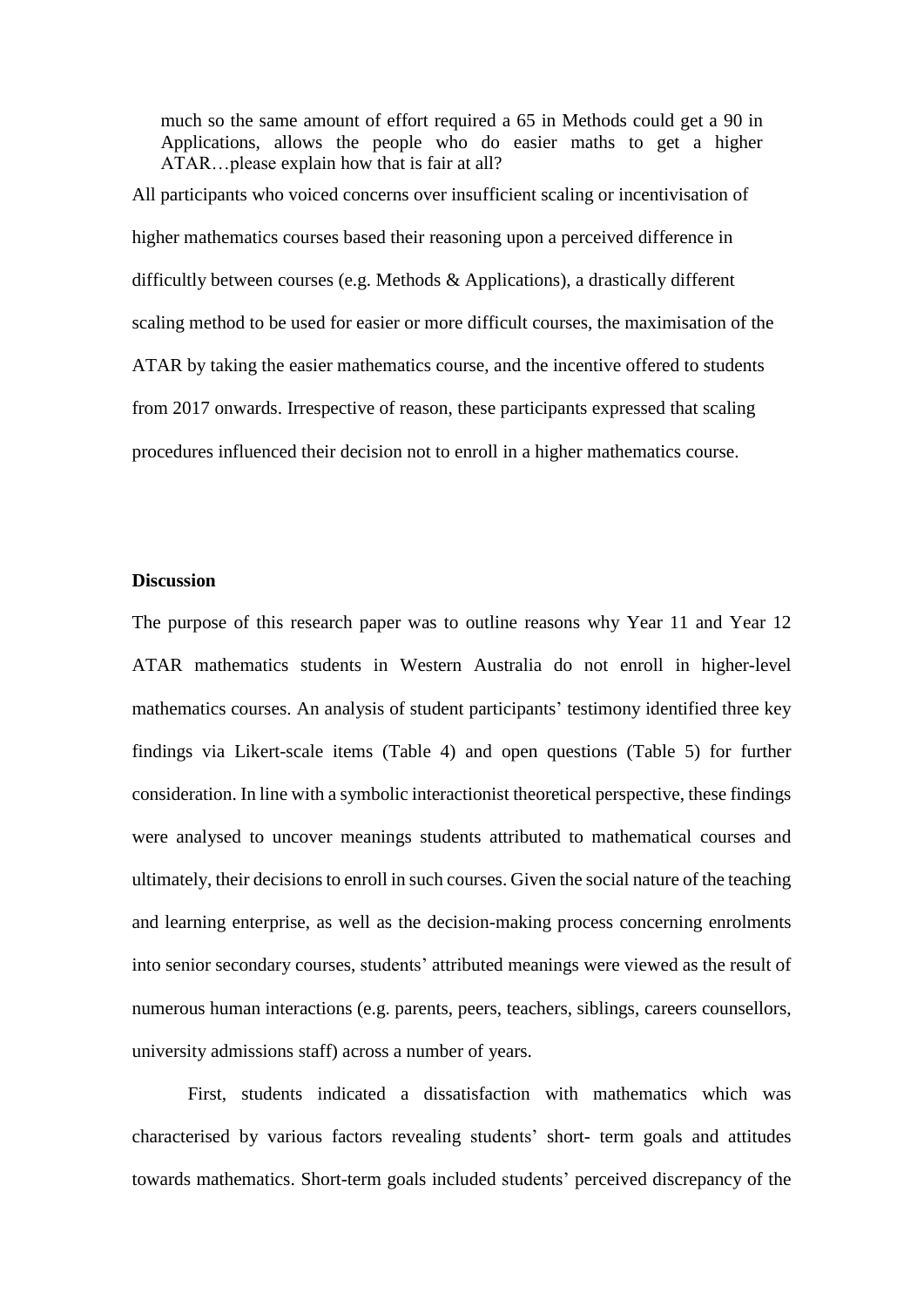complexity and workload between Applications and Methods courses, and an acknowledged mismatch between effort and reward of undertaking a more difficult course. Aside from the apparent 'jump' in content complexity between these courses, students feel that the time and effort spent on undertaking a more difficult course (i.e. Methods) is unrewarded. At the same time, students suggested that the creation of a mathematics course whose level of difficulty lay in between Methods and Applications would assist in reducing this perceived discrepancy and consequently encourage more students to enroll in it. Students' attitudinal indications provided insight into an expressed lack of interest or enjoyment in the subject, as well as a frequently cited acknowledgment that the higher-level courses appearing too challenging to study. Furthermore, such indications align with the findings of Hogden et al. (2010), who suggested that students' attainment and attitudes are strongly inter-related. In particular, researchers within and outside of Australia have provided insight into such attitudes, in that students find mathematics difficult (Brown et al. 2008; MANSW, 2014; McPhan et al., 2008), uninteresting (MANSW, 2014; Murray, 2011) and unenjoyable (Brown et al., 2008). With the future of mathematics education in mind, these and other researchers (e.g. Smith, 2017) have expressed concern about such negative attitudes towards the subject.

Second, students feel that undertaking an easier mathematics course will allow additional time to focus on other ATAR courses. The themes associated with this finding suggest that students are interested in adopting a balanced approach to their studies where they can apportion a similar amount of time and effort to mathematics as their other ATAR courses for maximal reward. This finding is connected to students' perceived dissatisfaction with mathematics; for the most part, less demanding mathematics courses have greater appeal for senior secondary students. Such appeal has been documented by other researchers within Australia (MANSW, 2014, McPhan, 2008) and the United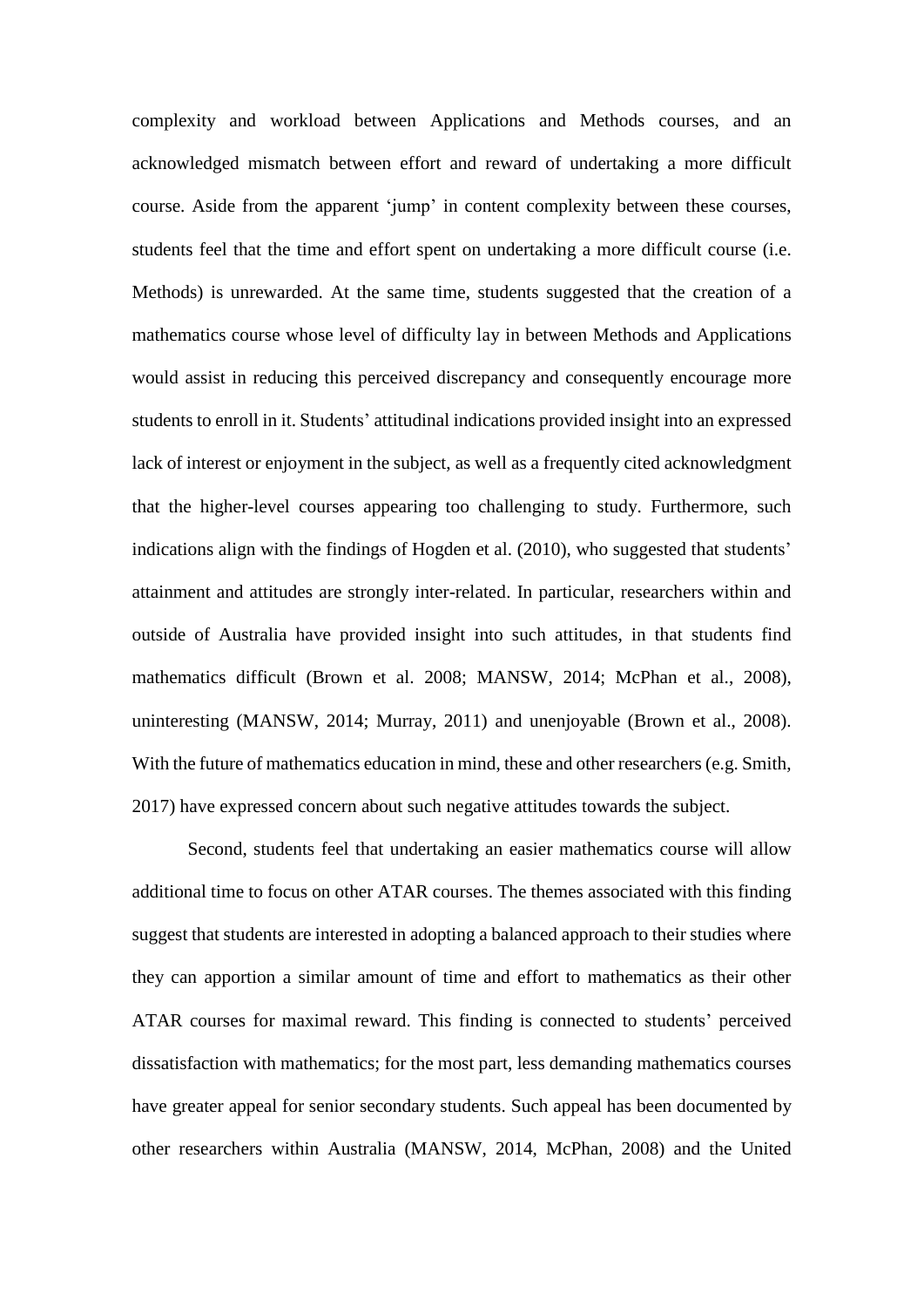Kingdom (Hogden et al., 2010). Additionally, there appears to be an expressed need by students to feel confident in the mathematics course they take – a need found by Brown et al. (2008), Author (2016), Hogden et al. (2010) and MANSW (2014). Such confidence is brought about by choosing a course where the content can be mastered and the level of stress associated with such mastery is not atypically high compared with other ATAR courses. According to several commentators, this finding needs to be carefully balanced according to whether students are taking a course which is below their academic ability (Author, 2016; MANSW, 2014). Moreover, careful consideration must be given by schools to counsel students carefully to participate in mathematics courses which they will need in the future (smith, 2017).

Third, students believe that there is an insufficient reward offered for taking a higher mathematics course. For the most part, students nominated that the current scaling procedures or a lack of incentivisation deterred them from enrolling in a more difficult course. Interestingly, at the time of data collection neither the Year 11 nor Year 12 students involved in the study had any foreknowledge of how the scaling process in Western Australia had worked for previous Mathematics Applications, Mathematics Methods and Mathematics Specialist student cohorts - they would become the first and second cohorts, respectively. Some Year 12 students lamented that in 2017 - when they have completed secondary schooling - they would have missed out on the incentive offered by the Tertiary Institutions Service Centre (TISC) to students completing Mathematics Methods and/or Mathematics Specialist courses. Students completing either the Methods course or both Methods and Specialist courses will receive a 10 per cent bonus of their final scaled score in those courses (TISC, 2016). Such student claims call to mind claims made by several authors about a 'bonus points' system in Queensland contributing to increased enrolments in higher-level senior secondary courses (Jennings,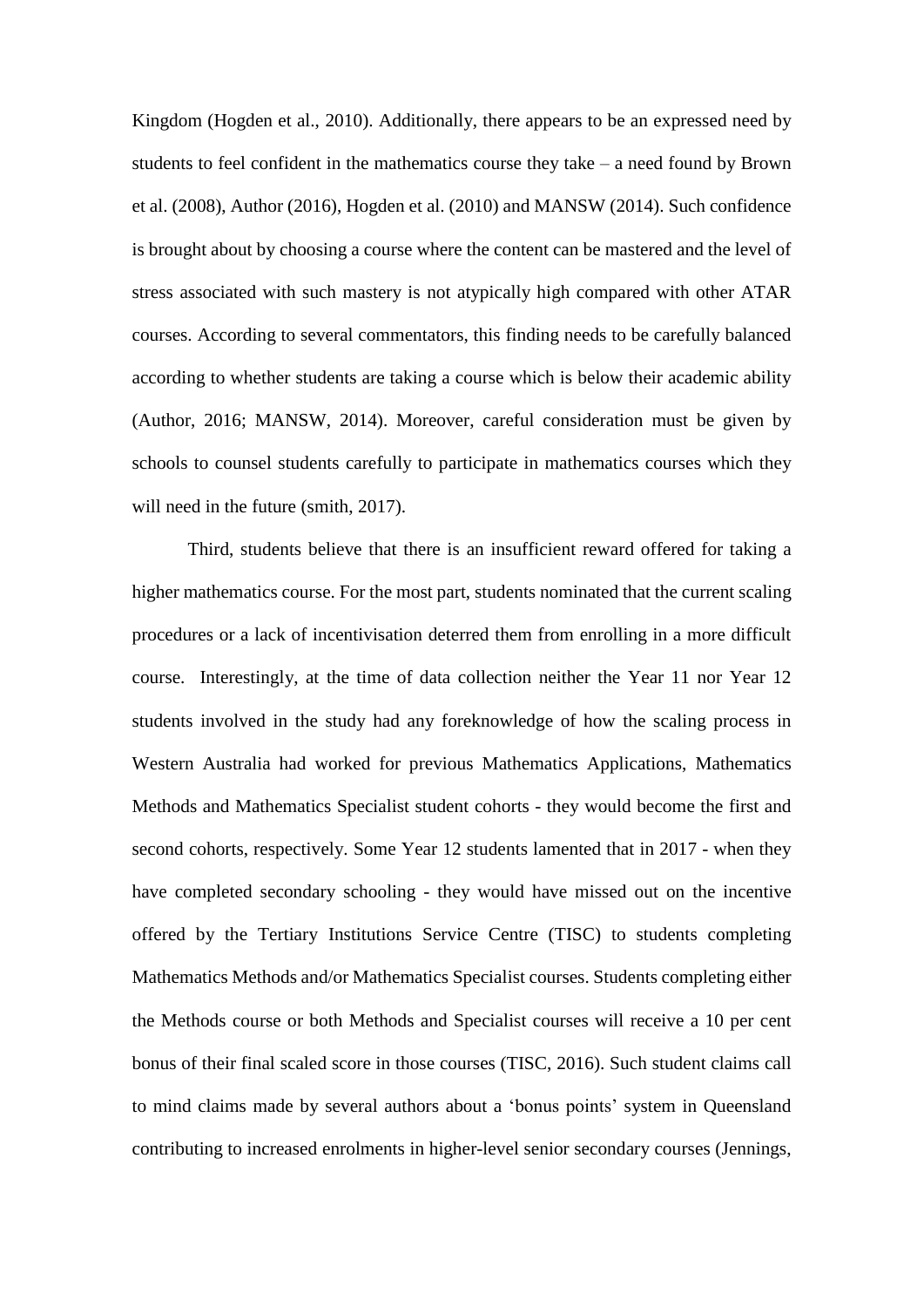2014; Maltas & Prescott, 2014). At the same time these claims underscore students' desire to maximise their school-based results (Author, 2016; MANSW, 2014). Such a desire echoes the suggestion made by Hogden et al. (2010) that, in the United Kingdom, low participation rates can be attributed to the role of the GSCE Mathematics (or Ordinary Grade in Scotland) plays as an endpoint for students.

#### **Conclusion**

This study builds on the previous research conducted in Western Australia regarding student enrolments in senior secondary mathematics courses (Author, 2016), in that it sought to engage the student voice. More broadly, the findings of this study add to the existing literature base at national and international levels regarding the phenomenon of declining enrolments in higher-level mathematics courses. Consistent with a symbolic interactionist perspective, the findings outlined illustrate various tensions students have conferred upon mathematical courses and ultimately, their decisions not to enrol in these courses. These conferred tensions appeared to focus more on the students' shortterm goals (e.g. achieving a higher ATAR in an easier course for reduced effort and stress) rather than on the mastery of mathematical concepts required for a career or for further study. Based on these findings, future research efforts could be directed at asking the Year 11 and Year 12 participants the extent to which they feel their choice of secondary mathematics course prepared them adequately for the future (i.e. a longerterm goal). Other efforts could focus on a replica study in Western Australia over the next few years, especially now that the bonus marks system for Methods and Specialist courses has been introduced. While it was not the intention of the researcher to interrogate how enrolment selections are made as a function of gender, it might be of interest to schools and educational authorities alike to discern any differences in this regard. Also, while the present study engaged only Year 11 and Year 12 ATAR students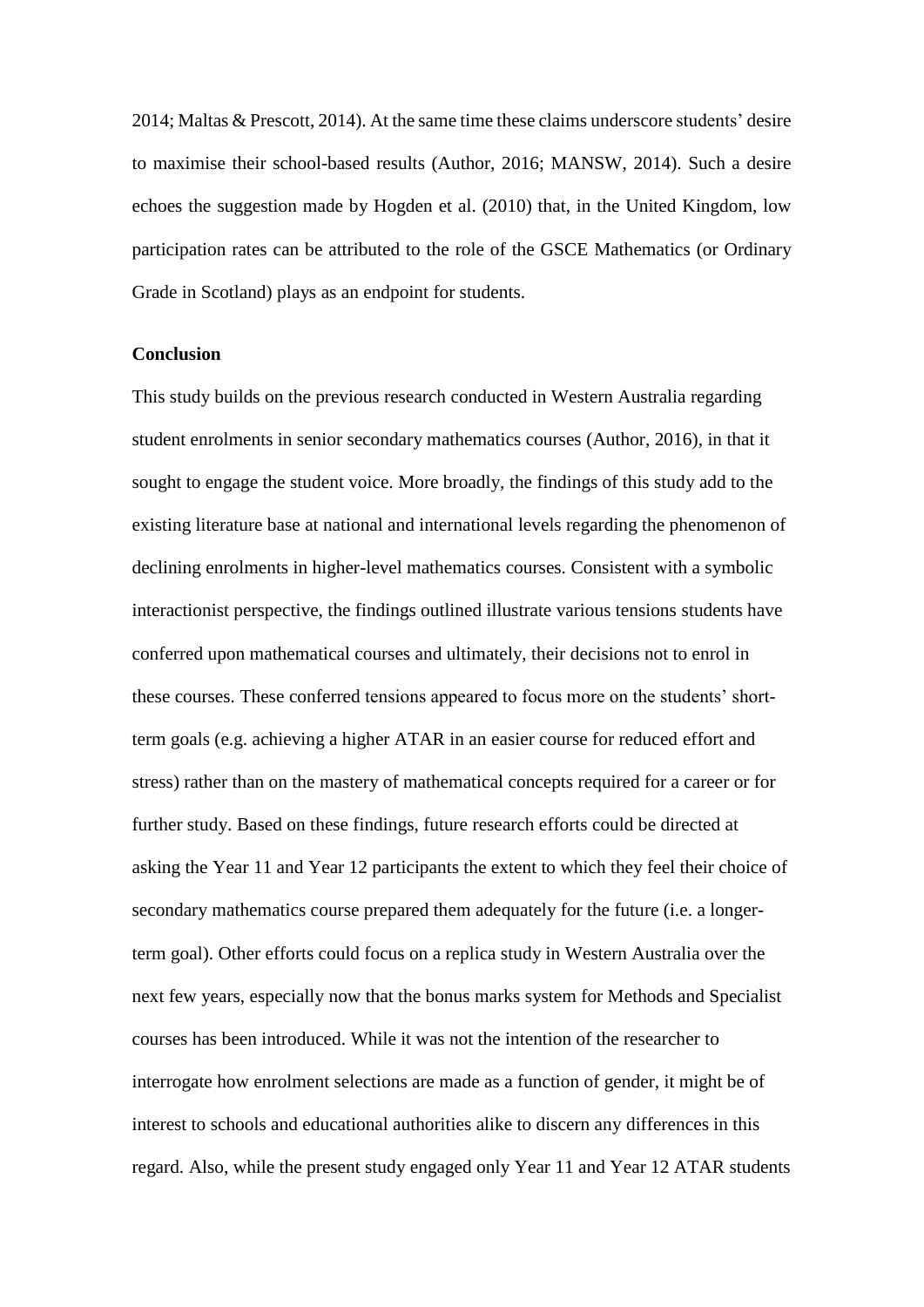it would be interesting to canvass the opinions of those senior secondary students taking

non-ATAR mathematics courses as to why they have not enrolled in an ATAR

mathematics course.

# **References**

- Ainley, J., Kos, J., & Nicholas, M. (2008). *Participation in science, mathematics and technology in Australian education.* ACER Research Monograph 4. Melbourne: ACER.
- Anderton, R., Joyce, C., & Hine, G. (2017). Secondary school mathematics and science matters: Academic performance for secondary students transitioning into university allied health science courses. *International Journal of Innovation in Science and Mathematics Education*, *25*(1), 34-47.
- Arnoux, P., Duverney, D., & Holton, D. (2009). The rise and fall of mathematical enrolments in the French educational system: A case study. *International Journal of Mathematical Education in Science and Technology*, *40*(1), 43-57.
- Australian Academy of Science. (2006). *Mathematics and statistics: Critical skills for Australia's future*. Retrieved on 1/6/2016 from

http://www.review.ms.unimelb.edu.au/FullReport2006.pdf

Australian Industry Group. (2015). Progressing STEM skills in Australia. Retrieved 16/3/2017 from

[http://cdn.aigroup.com.au/Reports/2015/14571\\_STEM\\_Skills\\_Report\\_Final\\_-.pdf](http://cdn.aigroup.com.au/Reports/2015/14571_STEM_Skills_Report_Final_-.pdf)

Barrington, F., & Evans, M. (2014). *Participation in Year 12 mathematics 2004-2013*. Retrieved 1/6/2016 from

http://amsi.org.au/wpcontent/uploads/2014/08/Participation\_rates-Y12\_2004-14.pdf

- Berg, B. (2007). *Qualitative research methods for the social sciences.* Boston: Pearson Education.
- Blumer, H. (1969). *Symbolic interactionism: Perspective and method.* New Jersey: Prentice Hall.
- Bogdan, R., & Biklen, S.K. (1992). *Qualitative research for education* (2nd ed.). Boston: Allyn and Bacon.
- Brown, M., Brown, P., & Bibby, T. (2008). "I would rather die": Reasons given by 16 year-olds for not continuing their study of mathematics. *Research in Mathematics Education*, *10*(1), 3-18.
- Brown, G. (2009). *Review of education in mathematics, data science and quantitative disciplines.* Report of the Group of Eight Universities. ACT: Group of Eight.
- Chubb, I., Finkel, A., King, D., Ryan, S., Borghesi, S., & Carroll, G. (2015). Expert opinions: Prerequisites in *The Update* (2nd ed.). Melbourne: Australian Mathematical Sciences Institute.
- Chinnappan, M., Dinham, S., Herrington, A., & Scott, D. (2007). *Year 12 students and higher mathematics: Emerging issues*. Paper presented at AARE Conference, Fremantle: W.A.
- Dow, C., & Harrington, M. (2013). *Mathematics and science – increasing participation. Budget review 2012 -2013 index.* Canberra: Commonwealth of Australia.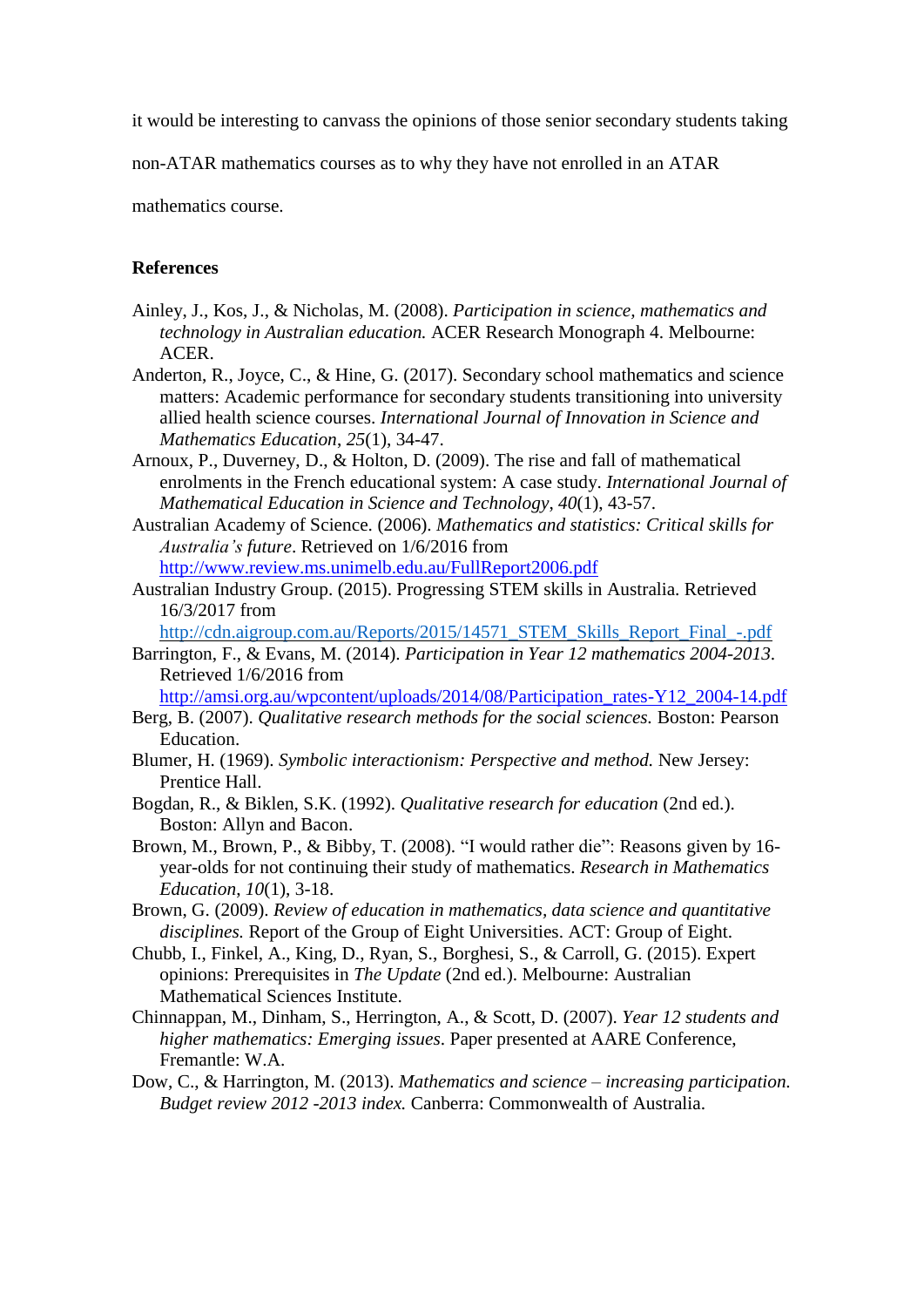- Easey, M., & Gleeson, J. (2016). The relevance of mathematics: Leaders and teachers as gatekeeper for Queensland senior calculus mathematics. In White, B., Chinnappan, M., & Trenholm, S. (Eds.). *Opening up mathematics education research* (Proceedings of the 39th annual conference of the Mathematics Education Research Group of Australasia), pp. 198-205. Adelaide: MERGA.
- Edwards, D., & Smith, T.F. (2008). Supply, demand and approaches to employment by people with postgraduate research qualifications in science and mathematics: Final report. Retrieved 21/03/2017 from [http://works.bepress.com/daniel\\_edwards/5](http://works.bepress.com/daniel_edwards/5)
- Forgasz, H. (2005). Australian Year 12 'Intermediate' level mathematics enrolments 2000–2004: Trends and patterns. In P. Grootenboer, R. Zevenbergen, & M. Chinnappan (Eds.), *Proceedings of the 29th Conference of the Mathematics Education Research Group of Australasia* (pp. 211–220). ACT: MERGA.
- Harris, K.L., & Jensz, F. (2006). The preparation of mathematics teachers in Australia. Retrieved 1/6/2016 from http://www.acds.edu.au/wpcontent/uploads/sites/6/2015/04/Prep\_Math\_Teach\_Aust .pdf
- Hine, G. S. C. (2016). *Investigating declining enrolments in secondary mathematics.* Mathematics Education Research Group of Australasia, Adelaide, Australia.
- Hine, G. S. C. (2018). Exploring declining secondary student enrolments in higher-level mathematics courses. *Issues in Educational Research*, *28*(3), 635–654.
- Hine, G., Joyce, C., & Anderton, R. (2015). *Mathematics: A good predictor for success in a health sciences degree.* Australian Conference on Science and Mathematics Education. Perth: Curtin University.
- Hine, G., Reaburn, R., Anderson, J., Galligan, L., Carmichael, C., Cavanagh, M.,…White, B (2016). *Teaching secondary mathematics*. Port Melbourne, VIC: Cambridge University Press.
- Holton, D., Muller, E., Oikkonen, J., Valenzuela, O.A.S., & Zizhao. (2009). Some reasons for change in undergraduate mathematics enrolments. *International Journal of Mathematical Education in Science and Technology*, *40*(1), 3-15.
- Hogden, J., Pepper, D., Sturman, L., & Ruddock, G. (2010). Is the U.K. an outlier? An international comparison of upper secondary mathematics education. London: Nuffield Foundation.

Jennings, M. (2014). Declining numbers? Really? *Teaching Mathematics*, *39*(2) 10-14.

- Jennings, M. (2013). I want to do engineering at uni: Should I study one maths subject or two in Years 11 and 12? In Herbert, S., Tillyer, J, & Spencer, T. (Eds.). *Mathematics: Launching futures* (Proceedings of the 24th Biennial Conference of The Australian Association of Mathematics Teachers), pp. 101-106. Adelaide: AAMT.
- Joyce, C., Hine, G., & Anderton, R. (2017). The association between secondary mathematics and first year university performance in health science. *Issues in Educational Research*, *27*(4), 770-783.
- Kajander, A., & Lovric, M. (2005). Transition from secondary to tertiary mathematics: McMaster University experience. *International Journal of Mathematical Education in Science and Technology*, *36*(2-3), 149-160.
- Kennedy, J., Lyons, T., & Quinn, F. (2014). The continuing decline of science and mathematics enrolments in Australian high schools. *Teaching Science: The Journal of the Australian Science Teachers Association*, *60*(2), 34- 46.
- Ker, H.W. (2013). Trend analysis on mathematics achievements: A comparative study using TIMSS data. *Universal Journal of Educational Research*, *1*(3), 200-203.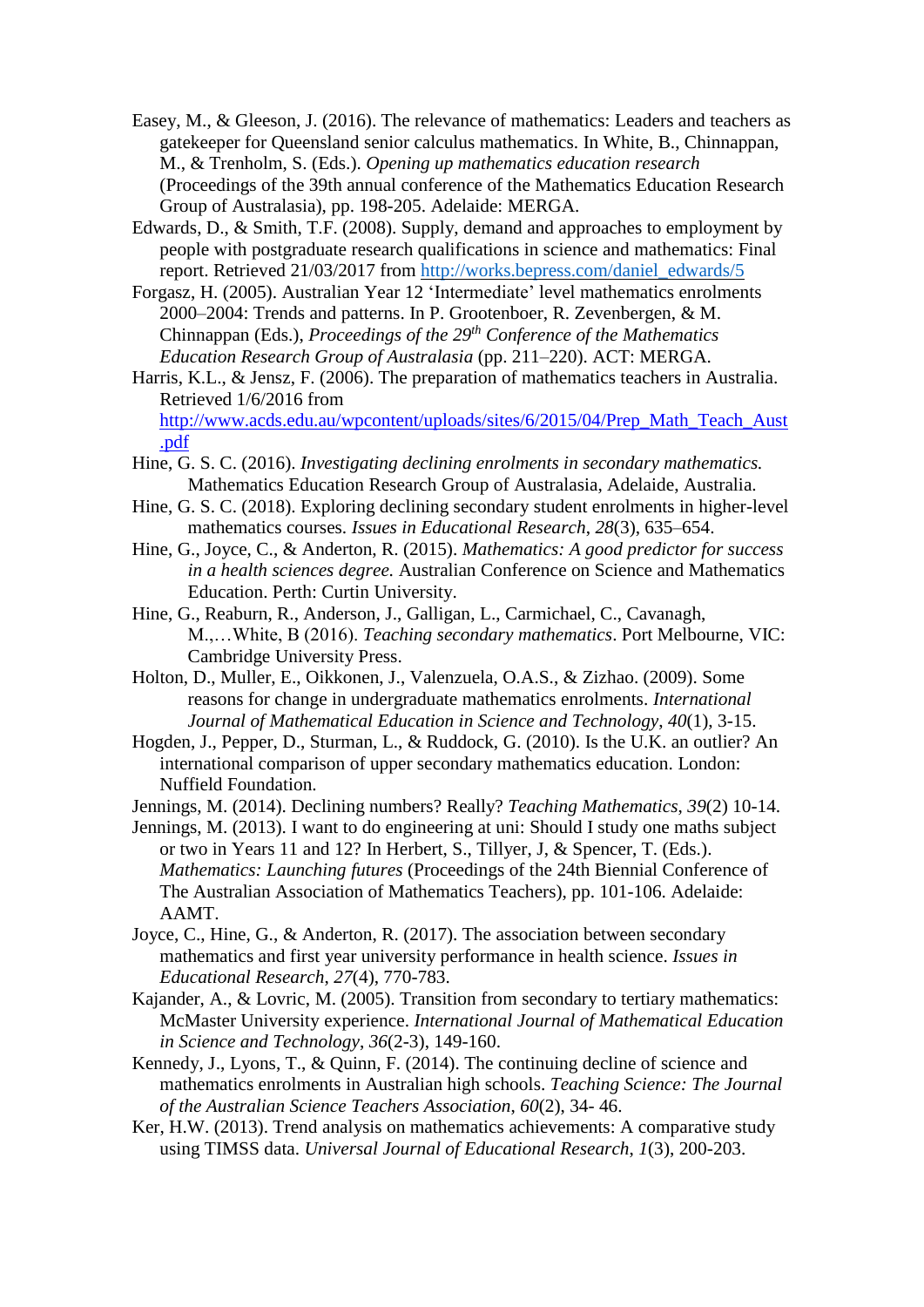- Maltas, D., & Prescott, A. (2014). Calculus-based mathematics: An Australian endangered species? *Australian Senior Mathematics Journal*, *28*(2), 39-49.
- Mathematical Association of New South Wales (MANSW) (2014). Report on the MANSW 2013 secondary mathematics teacher survey. Retrieved 2/6/2016 from http://www.mansw.nsw.edu.au/documents/item/70
- McPhan, G., Morony, W., Pegg, J., Cooksey, R., & Lynch, T. (2008). *Maths? Why not?* Canberra: Department of Education, Employment and Workplace Relations.
- Miles, M. B., & Huberman, M. A. (1994). *Qualitative data analysis: An expanded sourcebook* (2nd ed.)*.* Thousand Oaks, CA: Sage Publications.
- Morrison, M. (2002). What do we mean by educational research? In M. Coleman, & A. Briggs (Eds.), *Research methods in educational leadership and management* (pp. 13-36). London: SAGE Publications.
- Murray, S. (2011). Declining participation in post-compulsory secondary school mathematics: Students' views of and solutions to the problem. *Research in Mathematics Education*, *13*(3), 269-285.
- Nicholas, J., Poladian, L., Mack, J., & Wilson, R. (2015). *Mathematics preparation for university: Entry, pathways and impact on performance in first-year science and mathematics subjects.* International Journal of Innovation in Science and Mathematics Education, *23*(1), 37-51.
- Office of the Chief Scientist (OCS) (2014). *Science, technology, engineering and mathematics: Australia's future.* Canberra: Australian Government.
- Office of the Chief Scientist (OCS) (2012). *Mathematics, engineering and science in the national interest.* Canberra: Australian Government.
- Organisation for Economic Cooperation and Development (OECD). (2015). Education at a glance 2015: OECD indicators. Retrieved 18/3/2017 from <http://dx.doi.org/10.1787/eag-2015-en>
- Poladian, L., & Nicholas, J. (2013). *Mathematics bridging courses and success in first* year *calculus*. In D. King, B. Loch & L. Rylands (Eds.), Proceedings of the 9<sup>th</sup> DELTA Conference on the Teaching and Learning of Undergraduate Mathematics and Statistics (pp. 150 – 159). Kiama, New South Wales: Australian Mathematical Sciences Institute.
- Queensland Curriculum and Assessment Authority (QCAA) (2010). Subject enrolments and level of achievement - 2010. Retrieved 18/1/2016 from [https://www.qcaa.qld.edu.au/downloads/publications/qsa\\_stats\\_sen\\_subjects\\_2010.p](https://www.qcaa.qld.edu.au/downloads/publications/qsa_stats_sen_subjects_2010.pdf) [df](https://www.qcaa.qld.edu.au/downloads/publications/qsa_stats_sen_subjects_2010.pdf)
- Queensland Curriculum and Assessment Authority (QCAA) (2015). Subject enrolments and level of achievement - 2015. Retrieved 18/1/2016 from [https://www.qcaa.qld.edu.au/downloads/publications/qcaa\\_stats\\_sen\\_subjects\\_2015.](https://www.qcaa.qld.edu.au/downloads/publications/qcaa_stats_sen_subjects_2015.pdf) [pdf](https://www.qcaa.qld.edu.au/downloads/publications/qcaa_stats_sen_subjects_2015.pdf)
- Rose, H. (1991). Case studies. In G. Allan & C. Skinner, (Eds.), *Handbook for research students in the social sciences* (pp. 191-203). Fuller, United Kingdom: The Fulmer Press.
- Rubinstein, H. (2009). *A national strategy for mathematical sciences in Australia*. Retrieved 1/6/2016 from https://www.science.org.au/files/userfiles/support/reportsand-plans/2009/national-strategy-for-math-sciences-in-australia.pdf
- Rylands, L., & Coady, C. (2009). Performance of students with weak mathematics in first-year mathematics and science. *International Journal of Mathematical Education in Science and Technology*, *40*(6), 741-753.
- Sadler, P.M., & Tai, R.H. (2007). The two high-school pillars supporting college science. *Science-New York Then Washington*, *317*(5837), 457-458.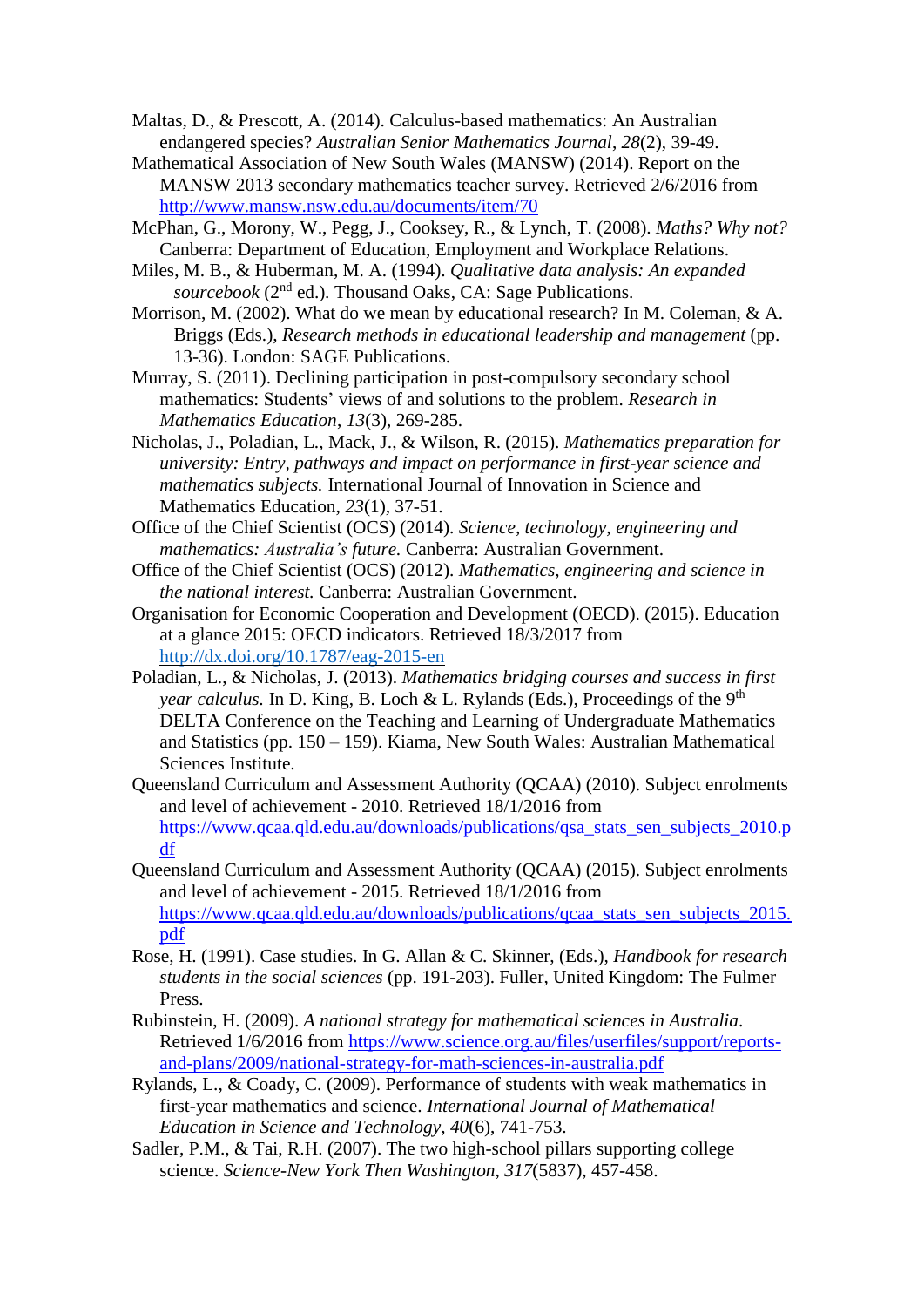School Curriculum and Standards Authority (SCSA)(2018). *Syllabus and support materials, mathematics.* Retrieved from https://senior-

secondary.scsa.wa.edu.au/syllabus-and-support-materials/mathematics School Curriculum and Standards Authority (SCSA)(2016a). *Number of schools offering courses to Year 12 students by school type, 2016*. Retrieved from [https://www.scsa.wa.edu.au/\\_\\_data/assets/pdf\\_file/0007/404818/Table-3.1-Number](https://www.scsa.wa.edu.au/__data/assets/pdf_file/0007/404818/Table-3.1-Number-of-schools-offering-courses-to-Year-12-students-by-school-type-2016.PDF)[of-schools-offering-courses-to-Year-12-students-by-school-type-2016.PDF](https://www.scsa.wa.edu.au/__data/assets/pdf_file/0007/404818/Table-3.1-Number-of-schools-offering-courses-to-Year-12-students-by-school-type-2016.PDF)

- School Curriculum and Standards Authority (SCSA)(2016b). *Number of schools offering courses to Year 11 students by school type, 2016.* Retrieved [https://www.scsa.wa.edu.au/\\_\\_data/assets/pdf\\_file/0003/382800/Table-2.1-Number](https://www.scsa.wa.edu.au/__data/assets/pdf_file/0003/382800/Table-2.1-Number-of-schools-offering-courses-to-Year-11-students-by-school-type-2016.PDF)[of-schools-offering-courses-to-Year-11-students-by-school-type-2016.PDF](https://www.scsa.wa.edu.au/__data/assets/pdf_file/0003/382800/Table-2.1-Number-of-schools-offering-courses-to-Year-11-students-by-school-type-2016.PDF)
- School Curriculum and Standards Authority (SCSA)(2016c). *Number and percentage of candidates sitting for a specific number of WACE/ATAR course examinations, 2013- 2016.* Retrieved from

[https://www.scsa.wa.edu.au/\\_\\_data/assets/pdf\\_file/0004/373198/Table-4.7-Number](https://www.scsa.wa.edu.au/__data/assets/pdf_file/0004/373198/Table-4.7-Number-and-percentage-of-candidates-sitting-for-a-specific-number-of-WACE-ATAR-course-examinations,-2013-2016.PDF)[and-percentage-of-candidates-sitting-for-a-specific-number-of-WACE-ATAR](https://www.scsa.wa.edu.au/__data/assets/pdf_file/0004/373198/Table-4.7-Number-and-percentage-of-candidates-sitting-for-a-specific-number-of-WACE-ATAR-course-examinations,-2013-2016.PDF)[course-examinations,-2013-2016.PDF](https://www.scsa.wa.edu.au/__data/assets/pdf_file/0004/373198/Table-4.7-Number-and-percentage-of-candidates-sitting-for-a-specific-number-of-WACE-ATAR-course-examinations,-2013-2016.PDF)

- Smith, A. (2017). *Report of Professor Sir Adrian Smith's review of post-16 mathematics*. London: Department for Education. Retrieved from [https://www.gov.uk/government/publications/smith-review-of-post-16-maths](https://www.gov.uk/government/publications/smith-review-of-post-16-maths-report-and-government-response)[report-and-government-response](https://www.gov.uk/government/publications/smith-review-of-post-16-maths-report-and-government-response)
- Sullivan, P. (2011). *Teaching mathematics: Using research-informed strategies.* Melbourne: ACER.
- Tertiary Institutions Service Centre (TISC)(2016). *TISCOnline.* Retrieved 15/5/2016 on https://www.tisc.edu.au/static/guide/atar-about.tisc?cid=913932
- Watt, H.M.G. (2016). Promoting girls' and boys' engagement and participation in senior secondary STEM fields and occupational aspirations. *Improving STEM learning: What will it take?* (Proceedings of the 2016 Australian Council for Educational Research Conference) pp. 34-44. ACER: Brisbane.
- Wilson, R. & Mack, J. (2014). Declines in high school mathematics and science participation: Evidence of students' and future teachers' disengagement with maths. *International Journal of Innovation in Science and Mathematics Education*, *22*(7), 35-48.
- Wilson, R., Mack, J., Walsh, B. (2013). *Stagnation, decline and gender disparity in participation in NSW HSC mathematics and science combinations.* In M. Sharma & A. Yeung (Eds.), Proceedings of the Australian Conference on Science and Mathematics Education 2013 (pp 199-204). Sydney, NSW: UniServe Science.
- Wiseman, R. (1993). The interpretive approach. In H. Connole, B. Smith, & R. Wiseman (Eds.). *Issues and methods of research* (pp. 105-128). Underdale: University of South Australia.

# **Funding Details**

There was no funding for this research project.

# **Disclosure Statement**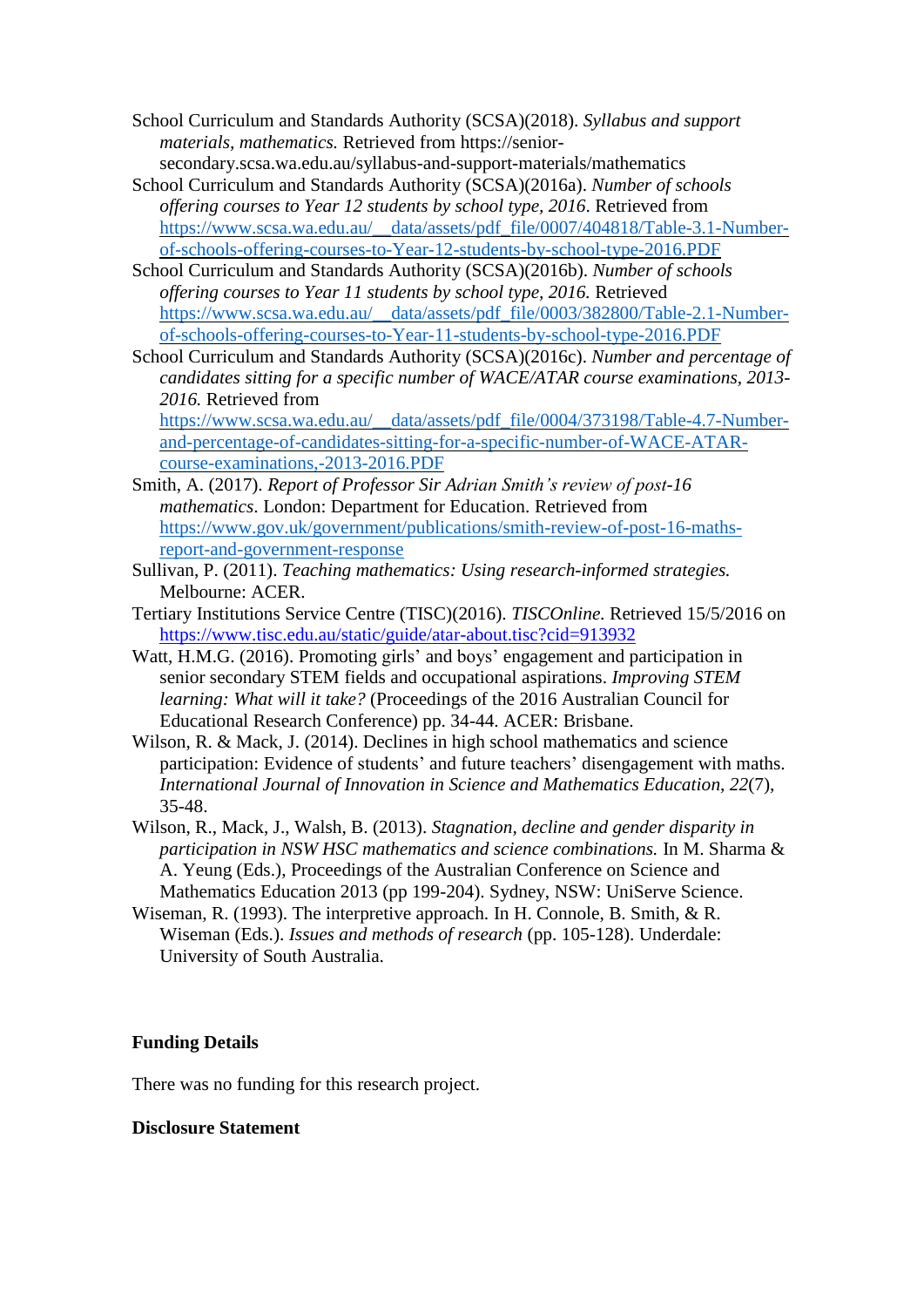There is no financial interest or benefit that has arisen from the direct application of this research.

# **Appendix 1: Survey Items**

1. After having read the Information Sheet, do you give your informed consent to participate in this research project? Yes No

2. Please indicate:

| (a) your gender: | Male Female |  |
|------------------|-------------|--|
|------------------|-------------|--|

- (b) what year level you are in: Year 11 Year 12
- (c) the mathematics courses you are currently studying Mathematics<br>Applications Mathematics Methods Mathematics Special Applications Mathematics Methods Mathematics Specialist
- (d) the type of school you attend:  $K 12 + 12 + 5 12 + 7 12$
- (e) the gender composition of your school: Coeducational All Boys All Girls
- (f) the location of your school: Metropolitan Country

3. Respond to the following items by indicating a number 1, 2, 3, 4, or 5 that represents your opinion (1 = completely disagree, 2 = slightly disagree, 3 = neutral, 4 = slightly agree,  $5 =$  completely agree).

From your experience as a mathematics student why do you feel that Year 11 and Year

12 students do not choose to study higher-level mathematics courses?

| (a) Dissatisfaction with mathematics                                 |             | 1 2 3 4 5           |  |
|----------------------------------------------------------------------|-------------|---------------------|--|
| (b) Not needed for university entrance                               | $1 \t2 \t3$ | 4 5                 |  |
| (c) ATAR can be maximised by studying 1 mathematics course 1 2 3 4 5 |             |                     |  |
| (d) Other courses of study are more attractive                       |             | $1 \t2 \t3 \t4 \t5$ |  |
| (e) Gender-related issues                                            |             | $1 \t2 \t3 \t4 \t5$ |  |
| (f) Timetabling constraints                                          |             | $1 \t2 \t3 \t4 \t5$ |  |
| (g) Compulsory subject selections                                    |             | 1 2 3 4 5           |  |
| (h) Not offered at our school                                        |             | $1 \t2 \t3 \t4 \t5$ |  |
| (i) Lack of qualified staff                                          |             | $1 \t2 \t3 \t4 \t5$ |  |
| (i) Higher mathematics courses are not scaled enough                 |             | 2 3 4 5             |  |
| $(k)$ Their friends are doing the same course $(s)$ as them          |             | 2 3 4 5             |  |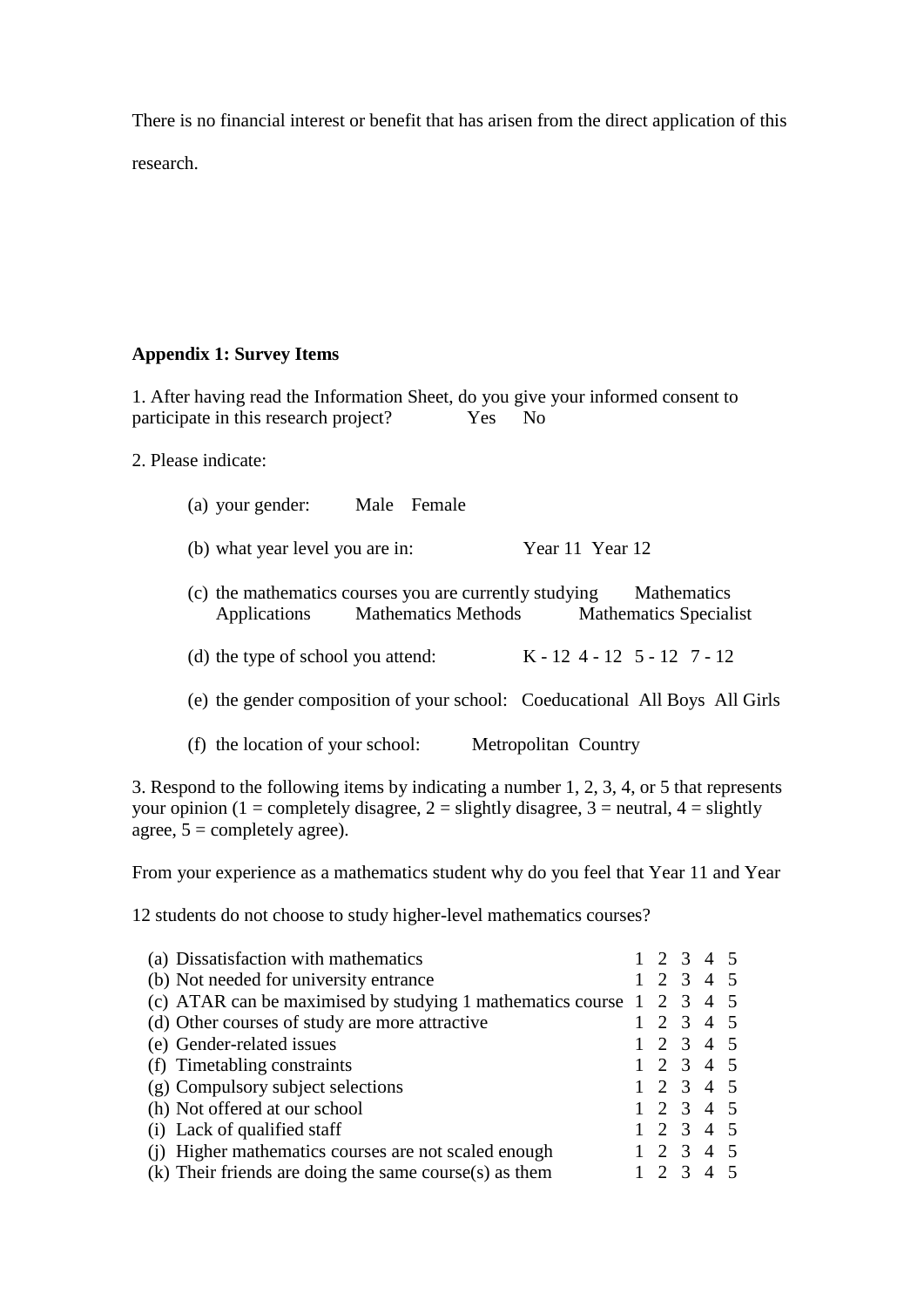(l) They do not like the teachers who take higher mathematics courses  $\begin{array}{cccc} 1 & 2 & 3 & 4 & 5 \\ 1 & 2 & 3 & 4 & 5 \end{array}$  $(m)$ They have been advised not to take these courses

4. Can you elaborate on any of the items from Question 3? Please include your

responses below.

5. Are there other reasons you feel Year 11 and Year 12 students do not choose to study

higher-level mathematics courses?

Appendix 2: Summary of ATAR Mathematics Courses (Western Australia)

| <b>Year 11 Mathematics Applications</b>                | <b>Year 12 Mathematics Applications</b>                |
|--------------------------------------------------------|--------------------------------------------------------|
|                                                        |                                                        |
| Unit 1                                                 | Unit $3$                                               |
| Topic 1.1 Consumer arithmetic (20 hours)               | Topic 3.1 Bivariate data analysis (20 hours)           |
| Topic 1.2 Algebra and matrices (15 hours)              | Topic 3.2 Growth and decay in sequences (15 hours)     |
| Topic 1.3 Shape and measurement (20 hours)             | Topic 3.3 Graphs and networks (20 hours)               |
|                                                        |                                                        |
| Unit 2                                                 | Unit 4                                                 |
| Topic 2.1 Univariate data analysis and the statistical | Topic 4.1 Time series analysis (15 hours)              |
| investigation process (25 hours)                       | Topic 4.2 Loans, investments and annuities (20 hours)  |
| Topic 2.2 Applications of trigonometry (10 hours)      | Topic 4.3 Networks and decision mathematics (20 hours) |
| Topic 2.3 Linear equations and their graphs (20 hours) |                                                        |

| <b>Year 11 Mathematics Methods</b>                         | <b>Year 12 Mathematics Methods</b>                       |
|------------------------------------------------------------|----------------------------------------------------------|
|                                                            |                                                          |
| Unit 1                                                     | Unit 3                                                   |
| Topic 1.1 Functions and their graphs (22 hours)            | Topic 3.1 Further differentiation and applications (20)  |
| Topic 1.2 Trigonometric functions (15 hours)               | hours)                                                   |
| Topic 1.3 Counting and probability (18 hours)              | Topic 3.2 Integrals (20 hours) Discrete random variables |
|                                                            | and networks (15 hours)                                  |
| Unit 2                                                     |                                                          |
| Topic 2.1 Exponential functions (10 hours)                 | Unit 4                                                   |
| Topic 2.2 Arithmetic and geometric sequences and series    | Topic 4.1 The logarithmic function (18 hours)            |
| $(15 \text{ hours})$                                       | Topic 4.2 Continuous random variables and the normal     |
| Topic 2.3 Introduction to differential calculus (30 hours) | distribution (15 hours)                                  |
|                                                            | Topic 4.3 Interval estimates for proportions (22 hours)  |
|                                                            |                                                          |

| <b>Year 11 Mathematics Specialist</b>         | <b>Year 12 Mathematics Specialist</b>                     |
|-----------------------------------------------|-----------------------------------------------------------|
|                                               |                                                           |
| Unit 1                                        | Unit $3$                                                  |
| Topic 1.1 Combinatorics (11 hours)            | Topic 3.1 Complex numbers (18 hours)                      |
| Topic 1.2 Vectors in the plane (22 hours)     | Topic 3.2 Functions and sketching graphs (16 hours)       |
| Topic 1.3 Geometry (22 hours)                 | Topic 3.3 Vectors in three dimensions (21 hours)          |
|                                               |                                                           |
| Unit 2                                        | Unit $4$                                                  |
| Topic 2.1 Trigonometry (16 hours)             | Topic 4.1 Integration and application of integration (20) |
| Topic 2.2 Matrices (19 hours)                 | hours)                                                    |
| Topic 2.3 Real and complex numbers (20 hours) | Topic 4.2 Rates of change and differential equations (20  |
|                                               | hours)                                                    |